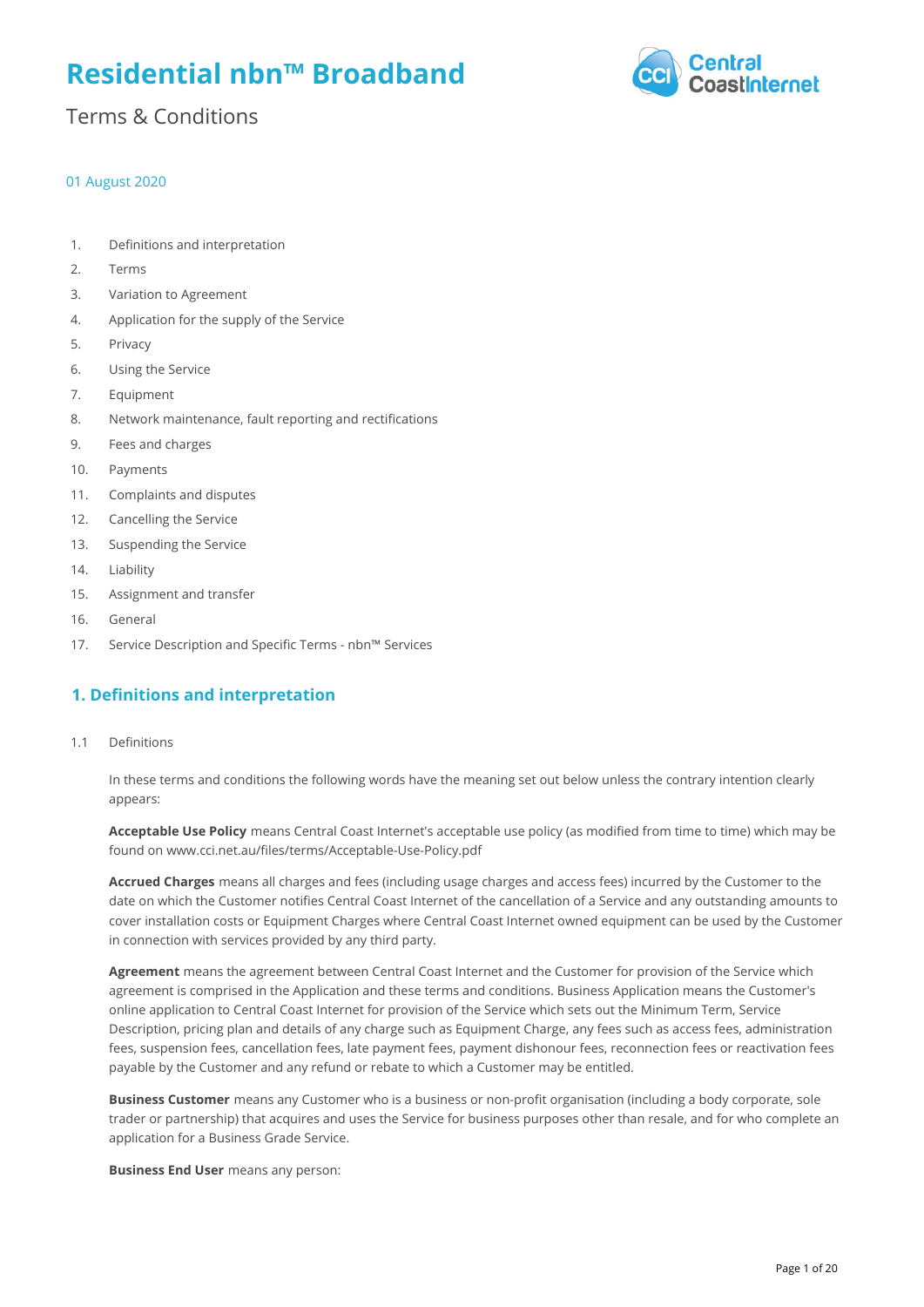- (a) to whom a Business Customer asks Central Coast Internet to supply the Service directly;
- (b) to whom a Business Customer (with Central Coast Internet's prior permission) re-supplies the Service or allows to distribute the Service;
- (c) who a Business Customer allows to use the Service; or
- (d) to whom a Business Customer supplies any goods or services which use or rely on the Service.

**Business Grade Service** means a service that does carry a service level agreement, and/or that does have a guarantee of uptime (Central Coast Internet imply and express no warranties as to its suitability or availability for any purpose).

Cancellation Date means:

- (a) the date thirty (30) days after the Customer notifies Central Coast Internet that the Customer wishes to cancel the Service, unless Central Coast Internet agrees otherwise;
- (b) the date at least thirty (30) days after Central Coast Internet notifies the Customer that Central Coast Internet will be cancelling the Service; or
- (c) as otherwise set out in the Agreement.

**Churn** means to change from having a service supplied by one carrier or carriage service provider to having the service supplied by another carrier or carriage service provider in the context of ADSL1 for which the losing service provider or carrier and gaining service provider or carrier are participants of the Rapid Transfer Facility. In the context of Long Distance pre-selection for which the losing service provider or carrier and gaining service provider or carrier are participants.

**Competition and Consumer Act** means Competition and Consumer Act (2010).

**Consumer Application** means the Customer's online application to Central Coast Internet for provision of the Service which sets out the Minimum Term, Service Description, Pricing Plan and details of any charge such as Equipment Charge, any fees such as access fees, administration fees, suspension fees, cancellation fees, late payment fees, payment dishonour fees, reconnection fees or reactivation fees payable by the Customer and any refund or rebate to which a Customer may be entitled.

**Consumer Customer** means any Customer who is a person who acquires and uses the Service for personal, domestic or household use only and who complete an application for a Residential Grade Service.

**Customer** means the person who submits an Application to Central Coast Internet and who acquires and uses the Service from Central Coast Internet.

**Equipment Charge** means any payment to Central Coast Internet for use of equipment.

**Central Coast Internet** means Central Coast Internet Pty Ltd T/As Central Coast Internet, ABN 24 615 989 154.

**Fixed-Term Agreement** means an Agreement (other than a month-to-month Agreement) that has a Minimum Term.

**Industry Participant** means the Communications Alliance Limited, and the Telecommunications Industry Ombudsman

#### **Insolvency Event** means:

- (a) bankruptcy proceedings are commenced against the Customer, or the Customer is declared bankrupt;
- (b) any step that is taken to enter into any scheme of arrangement between the Customer and the Customer's creditors;
- (c) any step that is taken by a mortgagee to enter into possession or dispose of the whole or any part of the Customer's assets or business;
- (d) any step that is taken to appoint a receiver, a receiver and manager, a trustee in bankruptcy, a liquidator, a provisional liquidator, an administrator or other like person to the Customer or to the whole or any part of the Customer's assets or business;
- (e) the Customer suspends payment of the Customer's debts generally; or
- (f) the Customer is, or becomes, unable to pay the Customer's debts when they are due, or the Customer is, or is presumed to be, insolvent for the purposes of any provision of the Corporations Act 2001 (Cth).

**Intellectual Property Rights** means any intellectual or industrial property rights (including any registered or unregistered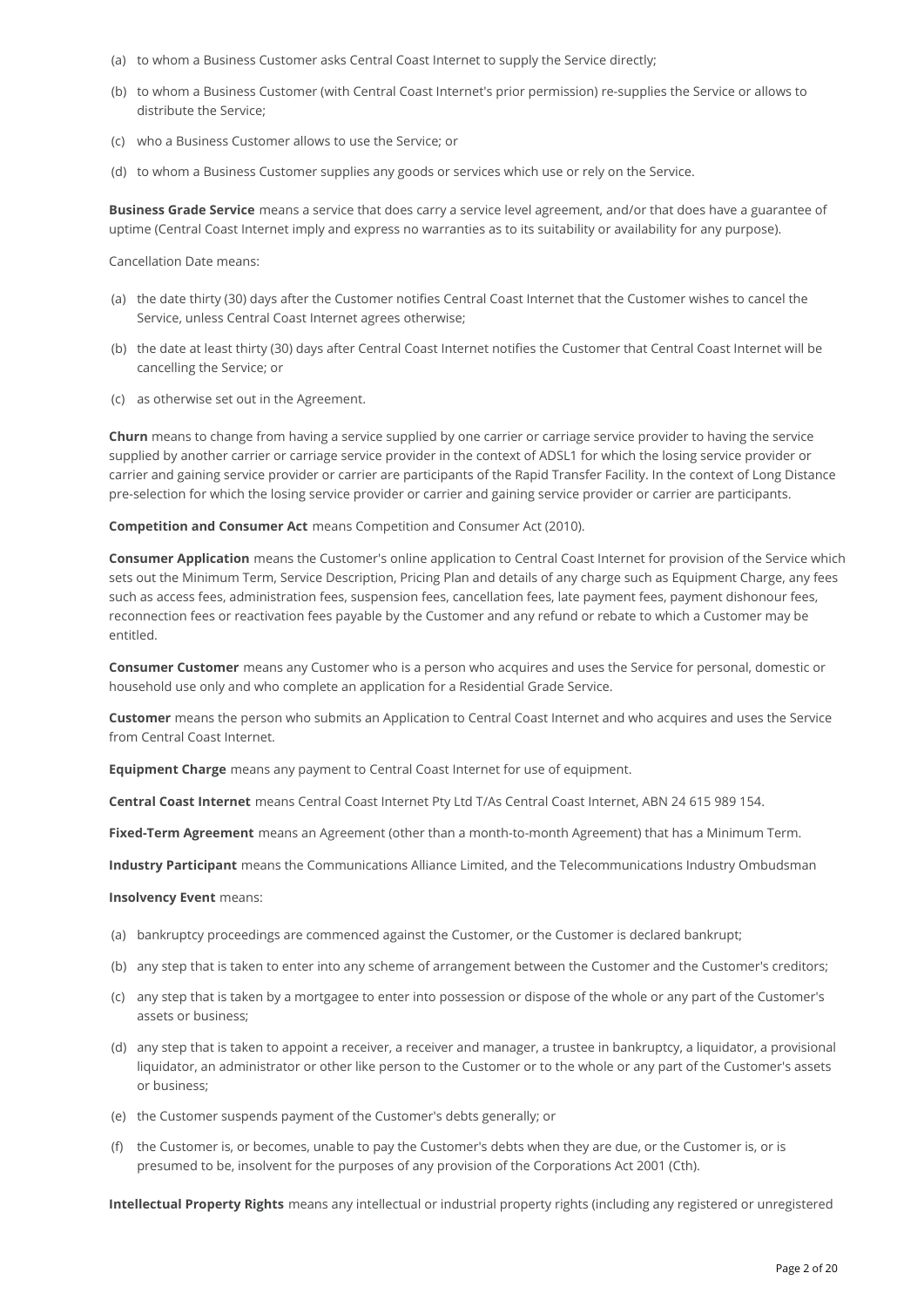trademarks, patents, designs, or copyright).

**Intervening Event** is an event outside a party's reasonable control which interferes with the operation of the network Central Coast Internet uses to supply the Service and results in ongoing disruption to the Service. Such an event includes failure of any electrical power supply, failure of air-conditioning or humidity control, electromagnetic interference, fire, storm, flood, earthquake, accident, war, the change or introduction of any law or regulation (including the Telecommunications Legislation) or an act or omission of any third party or any failure of any equipment owned or operated by any third party (including any regulator, any supplier or any of their personnel).

**Minimum Term** means the period of time for which the Customer has agreed to receive the Service under a Fixed-Term Agreement. The Minimum Term begins on the Service Start Date and runs for the period of time stated on the Application, unless otherwise set out in the Agreement.

**Loss** means any loss, cost, liability or damage, including reasonable legal costs.

**Network** means any interconnected telecommunications equipment, facilities, or cabling.

**Party** means a party to the Agreement.

**Personal Information** means information about the Customer from which the Customer's identity is apparent or can reasonably be ascertained. Personal information includes the Customer's name, address and other details (including, for example, numbers called, time of call and location of call) and the Customer's personal or commercial credit rating. Personnel of a person means that person's employees, agents, contractors or other representatives and, in the case of Central Coast Internet, includes the employees, agents, contractors or other representatives of any Central Coast Internet Group Company.

**Premises** means locations:

- (a) at which Central Coast Internet supply the Service, and/or
- (b) to which Central Coast Internet needs to have access to supply the Service.

**Pricing Plan** means the terms and conditions and prices of the plan for the Service the Customer has selected in the Application.

**Regulator** means the Australian Communications and Media Authority, the Australian Competition and Consumer Commission, or any other relevant government or statutory body or authority.

**Residential Grade Service** means a service that does not carry a service level agreement, or a guarantee of uptime. (Central Coast Internet imply and express no warranties as to its suitability or availability for any purpose. Central Coast Internet not recommend residential grade services for business needs, or mission critical purposes).

**Related Corporation** of a company means another company that is related to that entity in any of the ways specified in section 50 of the Corporations Act 2001 (Cth). Roaming means the ability to use the network of overseas mobile carriers when traveling overseas.

**Service** means the service, with the features requested in the Application as described in the Service Description, and any related goods (including equipment) and ancillary services provided or to be provided by Central Coast Internet to the Customer in connection with that service.

**Service Description** means the part of the Application which describes the Service provided or to be provided by Central Coast Internet to the Customer.

**Service Start Date** for the Service means the date on which Central Coast Internet starts supplying that Service to the Customer as will be notified by Central Coast Internet to the Customer after acceptance of an Application.

**Special Offer** means a special promotion or offer made by Central Coast Internet in connection with the Service, including in relation to a particular pricing plan.

**Supplier** means any supplier of goods or services (including interconnection services) which are used directly or indirectly by Central Coast Internet to supply the Service to the Customer.

**Tax** means any value-added or goods and services tax, withholding tax, charge (and associated penalty or interest), rate, duty or impost imposed by any authority at any time but does not include any taxes on income or capital gains.

**Telecommunications Legislation** means the Telecommunications Act 1997 (Cth), the Telecommunications (Consumer Protection and Service Standards) Act 1999 (Cth) and Part XIB, Part XIC and related provision of the Competition and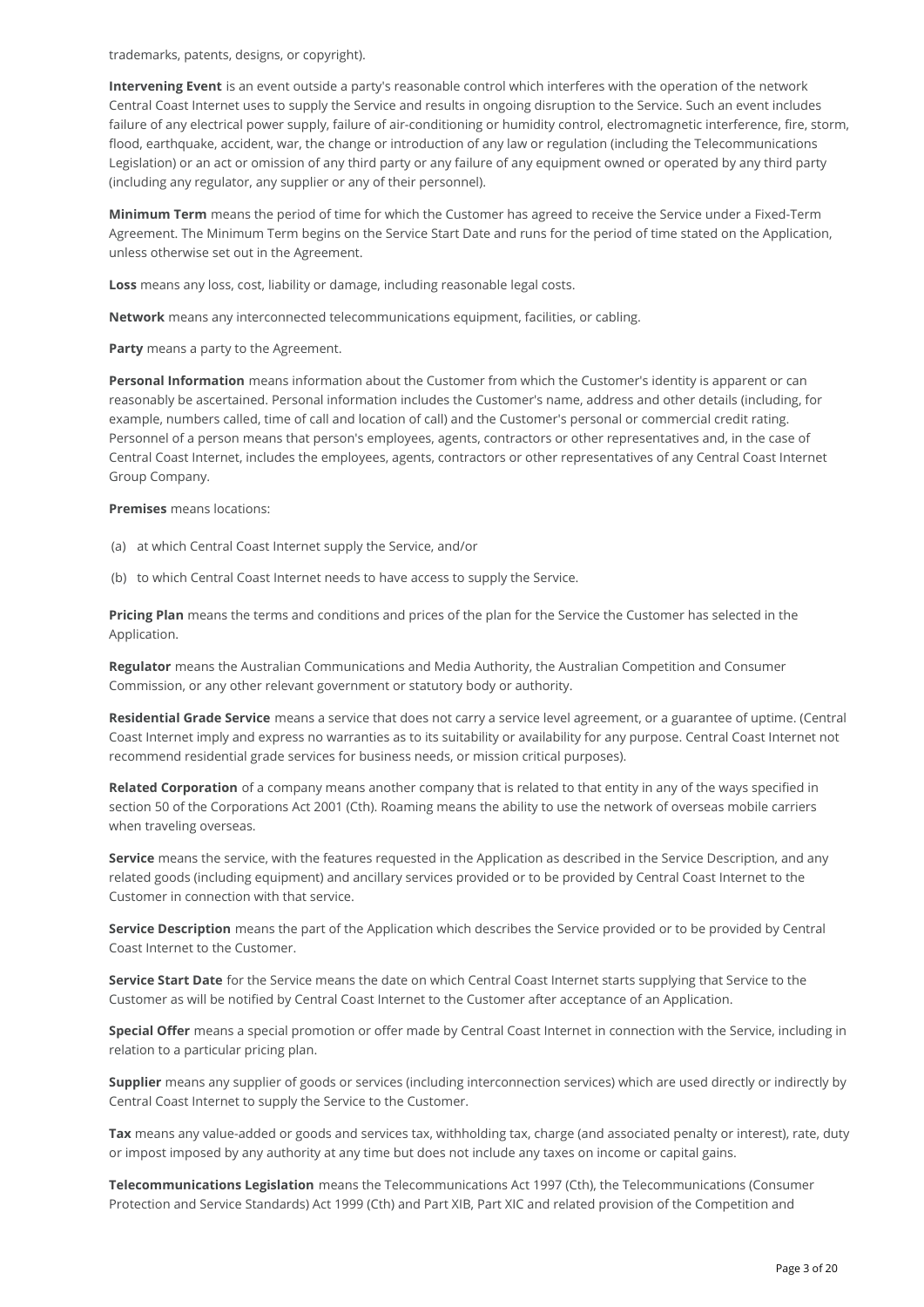Consumer Act.

**Unusually High Use** means high usage of the Service on a short term basis that is not consistent with a Customer's normal pattern of use, or a sustained high usage which exceeds the general average usage of customers on a similar pricing plan or who have accepted a similar Special Offer.

- 1.2 Interpretation
	- (a) The following words have the same meaning in the Agreement as they have in the Telecommunications Legislation:
		- (i) Carriage service;
		- (ii) Carriage service provider;
		- (iii) Carrier; and
		- (iv) Content service.
	- (b) A term which is defined in any part of the Agreement has the same meaning in every other part of the Agreement.
	- (c) The singular includes the plural and vice versa.
	- (d) Different grammatical forms of the same word(s) have the same meaning.
	- (e) A reference to a statute, ordinance, code or other law includes regulations and other statutory instruments under it and consolidations, amendments, re-enactments or replacements of any of them.
	- (f) A reference to A\$, \$A, dollar or \$ is to Australian currency, unless otherwise stated.

#### **2. Terms**

- 2.1 The Agreement commences when Central Coast Internet accepts the Application.
- 2.2 Central Coast Internet will commence providing Service to the Customer under the Agreement from the Service Start Date.
- If the Agreement is not a Fixed-Term Agreement, Central Coast Internet will provide the Service to the Customer in accordance with the Agreement until the Service is cancelled in accordance with the Agreement. 2.3
- If the Agreement is a Fixed-Term Agreement, Central Coast Internet will provide the Service to the Customer in accordance with the Agreement for the minimum term or until the Service is cancelled in accordance with the Agreement, as the case may be. If neither party cancels the Service at the end of the minimum term Central Coast Internet will continue to supply the Service to the Customer on a month-to-month basis in accordance with the Agreement until the Service is cancelled in accordance with the Agreement. 2.4

#### **3. Variation to Agreement**

- 3.1 Central Coast Internet may vary any part of the Agreement:
	- (a) with the Customer's consent; or
	- (b) without the Customer's consent provided Central Coast Internet complies with the Telecommunications Legislation.
- 3.2 If Central Coast Internet varies a Fixed-Term Agreement under clause 3.1:
	- (a) Central Coast Internet must if the variation affects the Customer and it is not a change of a type listed in clause 3.3:
		- (i) comply with the provisions of the Telecommunications Legislation;
		- (ii) giving the Customer twenty-one (21) days' notice in writing of the change before the change occurs; and
		- (iii) offer the Customer the right to cancel the Service (within forty-two (42) days from the date of the notice) without incurring fees or charges other than Accrued Charges.
	- Central Coast Internet must if the variation affects the Customer and is a change of the type listed in clause 3.3, (b) comply with any additional notice provisions in clause 3.3; and
	- (c) if the variation relates to the characteristics of the Service (including price) and the Customer does not agree that the change is likely to benefit the Customer or have only a neutral or minor detrimental effect on the Customer, the Customer may (if the change is not of a type described in clause 3.3), cancel the Service without incurring fees or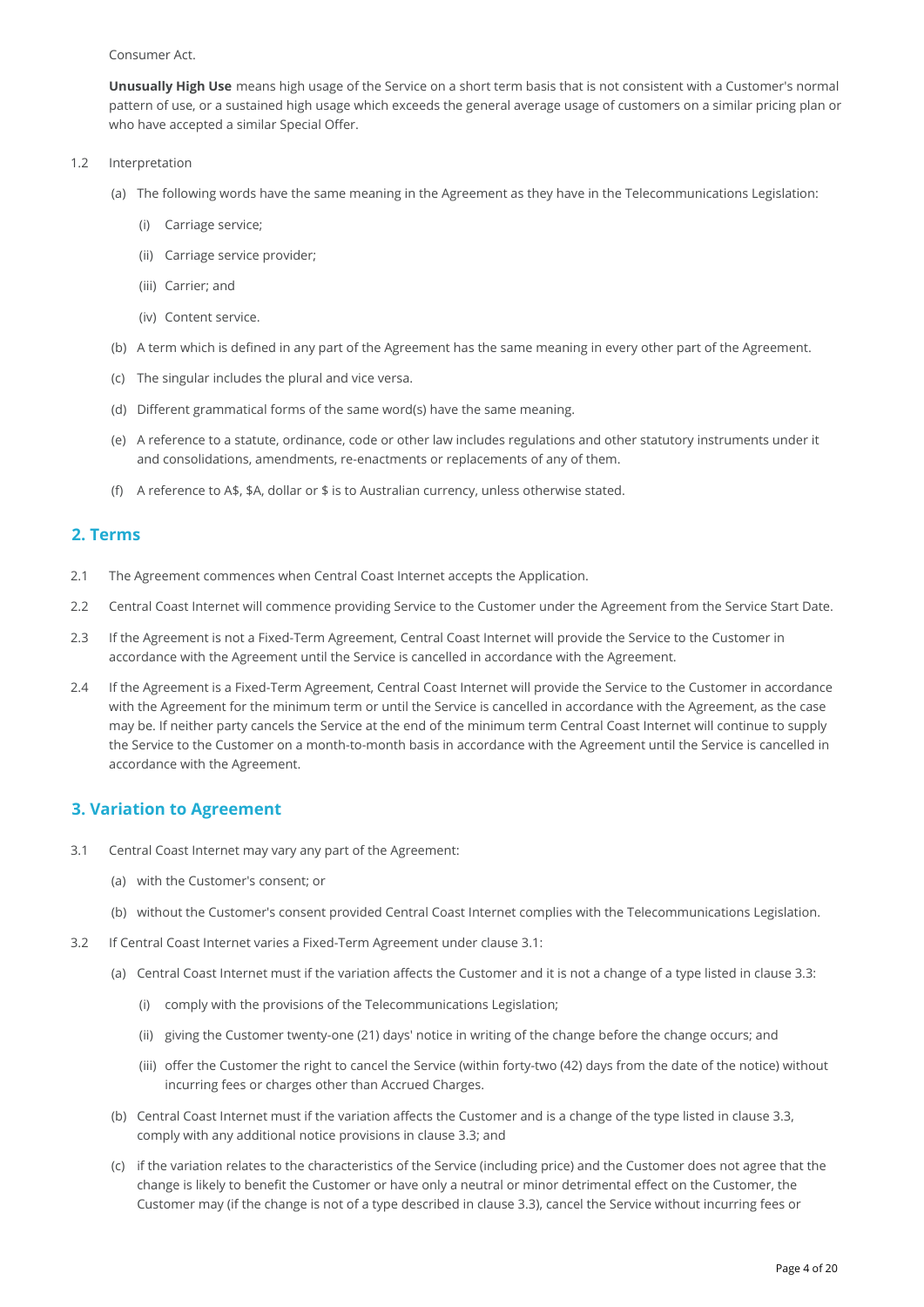changes other than Accrued Charges.

- Central Coast Internet may vary a Fixed-Term Agreement even if the variation affects the Customer so long as it complies with the provisions of the Telecommunications Legislation, if the change is: 3.3
	- (a) required by law;
	- (b) in relation to the cost of international services or roaming;
	- (c) in relation to a fee or charge to account for a tax imposed by law;
	- (d) in relation to a fee or charge for a service ancillary to the supply of the Service provided that if the change affects the Customer, Central Coast Internet offers the Customer:
		- (i) a right to cancel the Service without incurring fees or charges other than Accrued Charges;
	- (e) to increase the price of a content or premium service (where the supplier who supplies the content service or premium service to Central Coast Internet to allow supply of the Service increases the price they charge Central Coast Internet for the content service or premium service) provided that if the change affects the Customer, Central Coast Internet:
		- gives the Customer reasonable notice of the increase in price if the Customer has used the content or premium (i) service within the previous six (6) months; and
		- (ii) allows the Customer to elect to not use the content or premium service without attracting any additional charges;
	- (f) as a result of another carrier or service provider varying the agreement Central Coast Internet has with it in relation to a carriage service and as a result Central Coast Internet needs to make changes to the Agreement, provided that if the change affects the Customer, Central Coast Internet gives the Customer:
		- (i) notice in writing of the change; and
		- (ii) forty-two (42) days from the date of the notice in which the Customer may cancel the Service without incurring fees or charges other than Accrued Charges.
- Unless expressly allowed in the Agreement, the Customer may not make any changes to the Agreement without Central Coast Internet's prior consent. 3.4
- The Customer must ensure that any person the Customer allows to use the Service complies with the Agreement as if they were the Customer. 3.5
- 3.6 Central Coast Internet may give the Customer notice in writing of a changes to the Agreement by:
	- (a) delivering notice of the change to the Customer by mail; or
	- (b) sending the notice to the Customer's email address (if the Customer has agreed to communication by email); or
	- (c) by including a message or insert in an invoice sent to the Customer; or
	- (d) (in the case of a pre-paid Service) by posting the information on Central Coast Internet's website or in Central Coast Internet's retail outlets and informing the Customer through a recorded message, text message or in writing) of how to obtain the information.

### **4. Application for the supply of the Service**

- 4.1 You may make an application for supply of a Service by:
	- (a) completing and submitting an online application form located on our Website;
	- (b) telephone by asking our customer representative to complete the application form on your behalf and to read the Material Terms to you;
	- (c) any other means agreed by you and us to be an Application.
- Each Service selected by you on your Application is described in more detail in the Service Description applicable to that Service. 4.2
- 4.3 Subject to our acceptance of your Application in accordance with clause 4.6, our Agreement commences on:
	- (a) if you apply online, the date you submit the application form;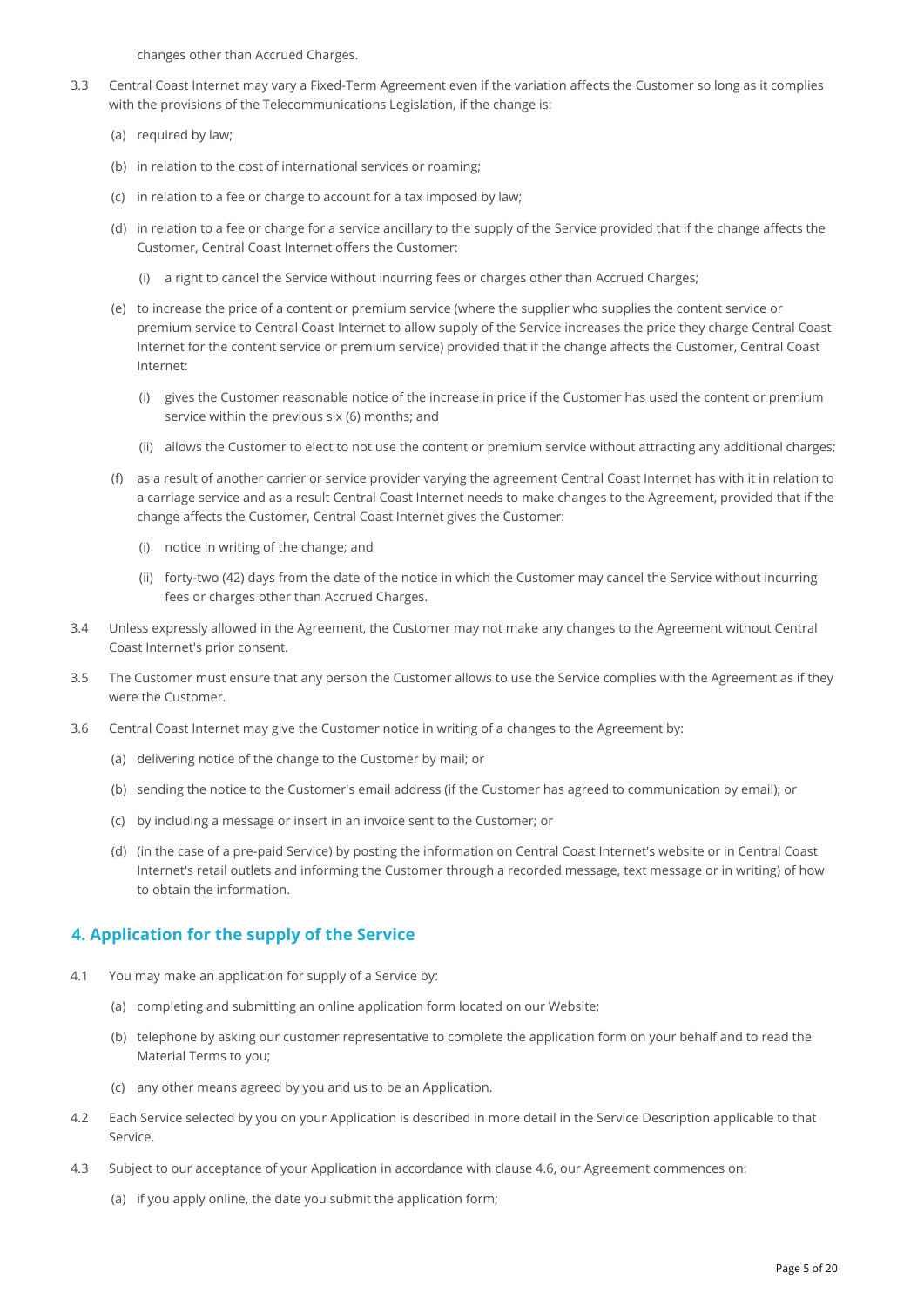- (b) if you sign an application form, the date you sign the application form;
- (c) if you apply by telephone and the Material Terms are read to you, the Material Terms apply from the date you accept the Material Terms and the remaining terms of our Agreement commence on the Service Start Date;
- (d) in any other case the Service Start Date.

Subject to clauses 4.3(c) and 4.3(d), you agree to the terms and conditions contained in the Agreement by making an Application.

- You must provide us with all information that we reasonably require for the purposes of this agreement (including for the purposes of an investigation by us of a suspected misuse of the Service or breach of this Agreement by you). We rely on the information you supply being accurate, truthful and correct. 4.4
- You must promptly advise us of any changes that are relevant to your account or the Service including changes to your account details (such as registered address or billing address) debit or credit card details (including expiry dates). 4.5
- When you make an Application, we decide( in our absolute discretion) whether to accept your Application and to supply the Service to you based on any factors that we deem to be relevant, including: 4.6
	- (a) your eligibility for that Service;
	- (b) its availability to you;
	- (c) you meeting our credit requirements;
	- (d) the information you provide to us; and
	- (e) your prior conduct or history in respect of any previous supply by us or any Central Coast Internet Entity of any goods or services to you, including your compliance with the relevant terms and conditions under which those goods or services were supplied.
- Please ensure that you carefully check the telephone number you provide in your Application. An incorrect number will result in charges for any calls made on the line you have nominated.This may also mean you will be paying for someone else 's telephone calls. In the event you have provided an incorrect phone number, we will not take responsibility or accept liability for any errors made or costs incurred. 4.7
- 4.8 Central Coast Internet may refuse the Customer's Application at its sole discretion.

### **5. Privacy**

- Central Coast Internet may collect, use and disclose personal information about the Customer to decide whether to start, stop or limit supply to the Customer of personal credit, the Service or the products and services of other Central Coast Internet Group Companies. 5.1
- Central Coast Internet may collect, use and disclose personal information about the Customer for purposes related to the supply of the Service (or for purposes which would be reasonably expected) including invoicing and account management, business planning and product development, and to provide the Customer with information about promotions, as well as the products and services of Central Coast Internet Group Companies and other organisations. 5.2
- Central Coast Internet may collect, use and disclose personal information about the Customer for the purposes in clauses 5.1 and 5.2 above to or from: 5.3
	- (a) a credit reporting agency or credit provider;
	- (b) another Central Coast Internet Group Company;
	- Third parties who are not related to Central Coast Internet, including Central Coast Internet's agents, dealers, (c) contractors, franchisees and debt recovery or mercantile agents;
	- (d) Suppliers who need access to the Customer's personal information to provide Central Coast Internet with services to allow supply of the Service; an
	- (e) Joint venture partners of Central Coast Internet Group Companies
- Central Coast Internet may be permitted or required by applicable laws to collect, use or disclose personal information about the Customer, including to: 5.4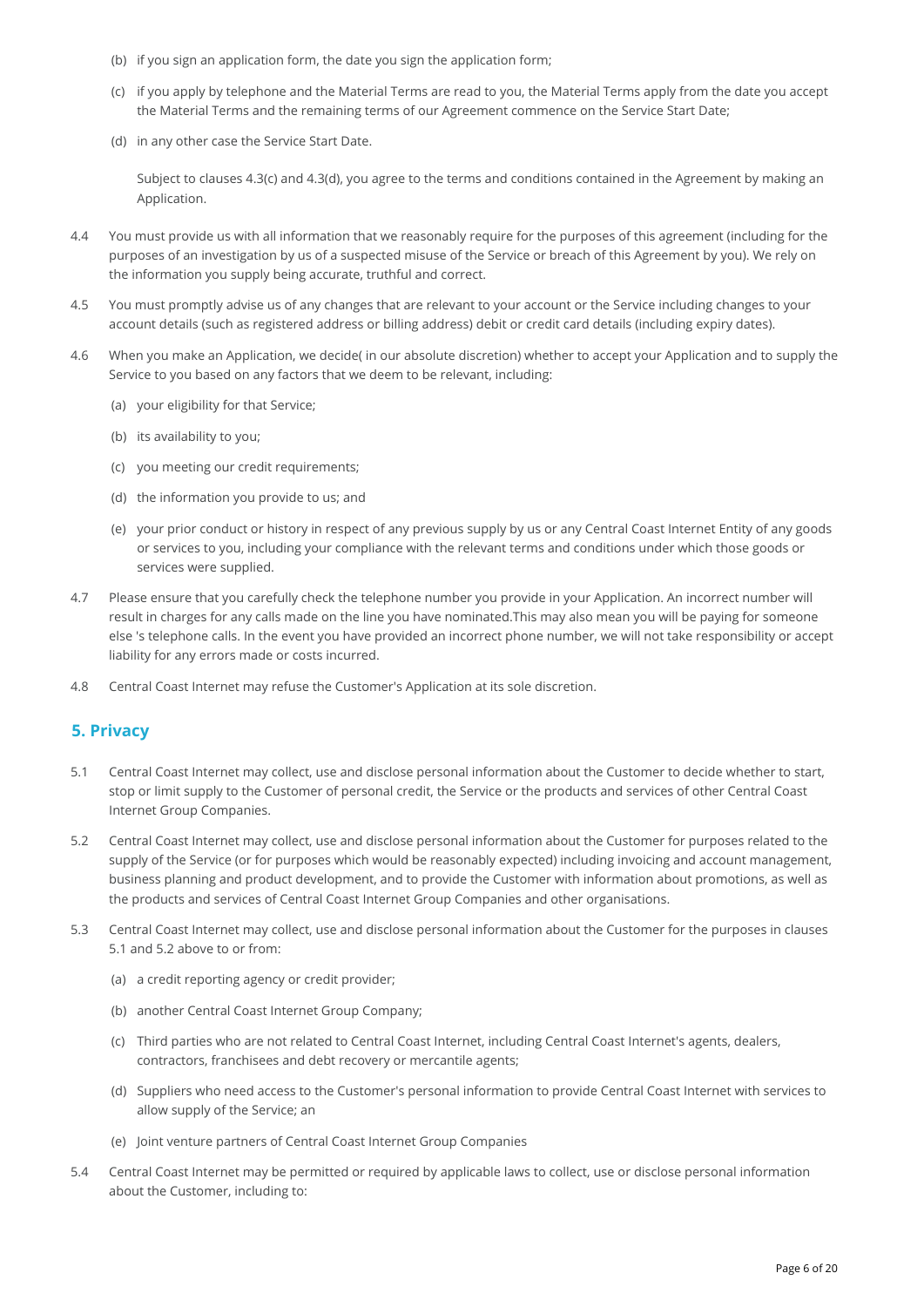- (a) the operator of the Integrated Public Number Database, which is an industry wide database of all listed and unlisted public numbers in Australia;
- (b) emergency services organisations; and
- (c) to law enforcement agencies and government agencies for purposes relating to the enforcement of criminal and other laws.
- Where Central Coast Internet will be or will under the Privacy Act 1988 (Cth) be considered to be a credit provider to the Customer in relation to the Agreement, the following provisions will apply: 5.5
	- Central Coast Internet may give information about the Customer to a credit reporting agency for the following (a) purposes:
		- (i) to obtain a consumer credit report about the Customer; and/or
		- (ii) to allow the credit reporting agency to create or maintain a credit information file containing information about the Customer
	- (b) Such information is limited to:
		- (i) identity particulars such as the Customer's name, sex, address (and the previous two addresses), date of birth, name of employer and driver's licence number;
		- (ii) the Customer's application for credit or commercial credit and the fact that the Customer has applied for credit and the amount;
		- (iii) the fact that Central Coast Internet is a current credit provider to the Customer;
		- (iv) loan repayments which are overdue by more than sixty (60) days and for which debt collection action has started;
		- (v) advice that the Customer's loan repayments are no longer overdue in respect of any default that has been listed;
		- (vi) information that, in the opinion of Central Coast Internet, the Customer has committed a serious credit infringement (that is, acted fraudulently or shown an intention not to comply with the Customer's credit obligations); and
		- (vii) dishonoured cheques cheques drawn by the Customer for \$100 or more which have been dishonoured more than once.
	- (c) The Customer agrees that:
		- (i) Central Coast Internet may obtain information about the Customer from a business which provides information about the commercial credit worthiness of persons for the purpose of assessing the Customer's application for consumer credit;
		- (ii) Central Coast Internet may obtain a consumer credit report containing information about the Customer from a credit reporting agency for the purpose of assessing the Customer's application for commercial credit;
		- (iii) Central Coast Internet may exchange information about the Customer with those credit providers named in a consumer credit report issued by a credit reporting agency for the following purposes:
			- (A) to assess an application by the Customer for credit;
			- (B) to notify other credit providers of a default by the Customer;
			- (C) to exchange information with other credit providers as to the status of the loan where the Customer is in default with other credit providers; and/or
			- (D) to assess the Customer's credit worthiness.
		- (iv) Such the information exchanged may include anything about the Customer's credit worthiness, credit standing, credit history or credit capacity that credit providers are allowed to exchange under the Privacy Act 1988 (Cth).
- If the Customer wishes to only receive communications that are account-related or legally required, the Customer may request not to receive other communications by submitting a written request to Central Coast Internet. 5.6
- 5.7 If the Customer is an individual, the Customer is entitled to:
	- (a) gain access to the Customer's personal information held by Central Coast Internet, unless Central Coast Internet is permitted or required by any applicable law to refuse such access; and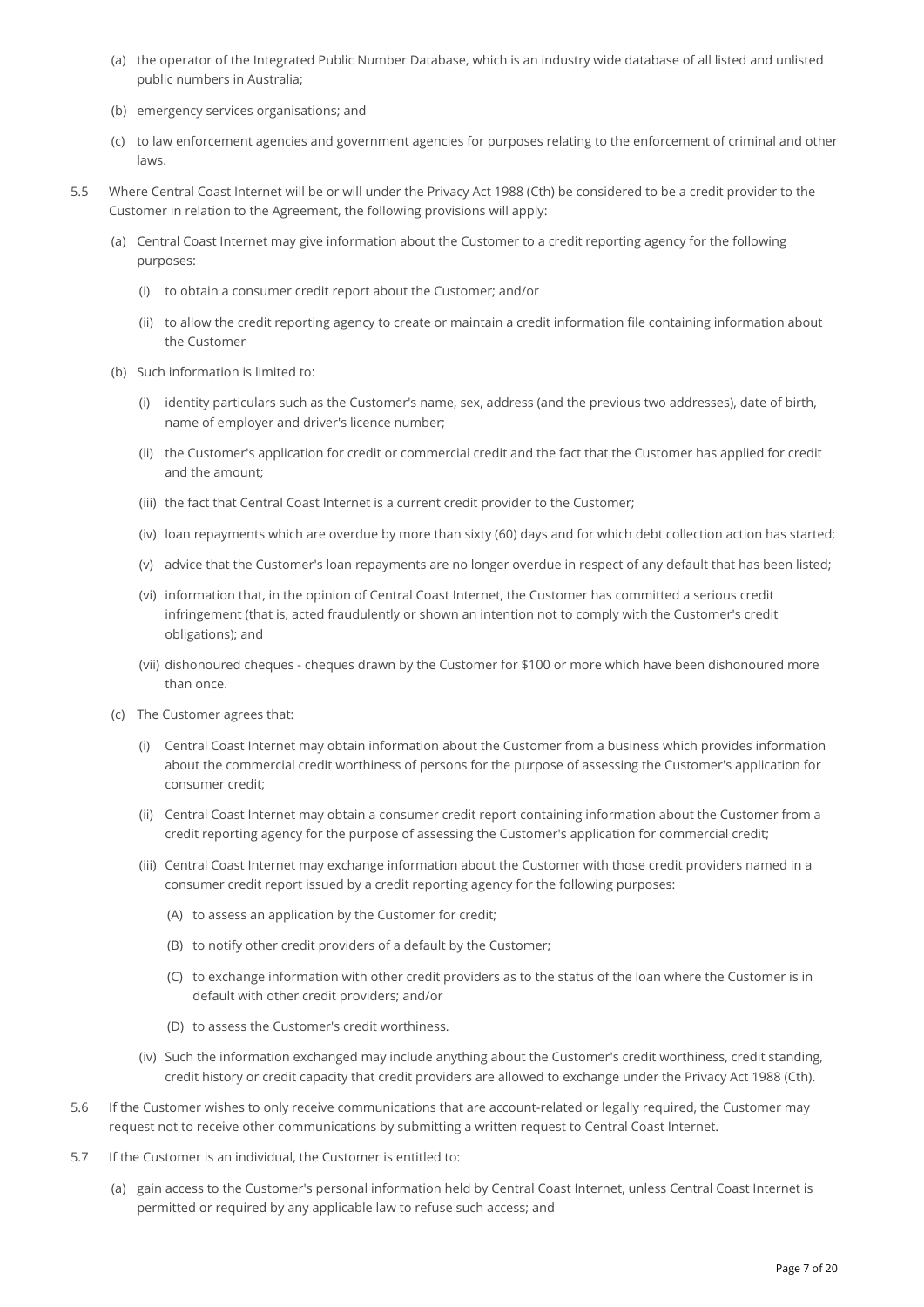- (b) correct any personal information held by Central Coast Internet.
- If the Customer does not provide part or all of the personal information requested by Central Coast Internet then Central Coast Internet may refuse to supply, or limit the supply to the Customer of, personal credit or the Service. 5.8
- By providing the Customer's personal information to Central Coast Internet and obtaining the Service, the Customer acknowledges and consent to the collection, use and disclosure of the Customer's personal information as set out in this clause 5 and in accordance with Central Coast Internet's privacy policy a copy of which will be made available by Central Coast Internet on request or may be viewed on Central Coast Internet's website www.cci.net.au/files/terms/Privacy-Policy.pdf 5.9
- 5.10 If the Customer has authorised Central Coast Internet to give or accept verbal instructions or other communication to or from the Customer in connection with the Service and the Customer has informed Central Coast Internet of a password to be used for Central Coast Internet's verification purposes when such verbal instructions or other communication is given or received, the Customer agrees:
	- (a) to keep confidential such password;
	- (b) that Central Coast Internet may assume that any person who quotes the password is authorised by the Customer to accept or give verbal instructions or other communication from or to Central Coast Internet in connection with the Service on behalf of the Customer;
	- (c) that the Customer will not hold Central Coast Internet liable in any way if any information relating to the Customer's account or any of the Customer's personal information is inadvertently disclosed to any person not authorised by the Customer to receive such information who quotes such password to Central Coast Internet; and
	- (d) that all calls made to or from Central Coast Internet's customer service centre(s) may be recorded for customer training, improvement programs and verification purposes.
- 5.11 The reference to "Customer" in this clause 5 includes a reference to and is applicable to Central Coast Internet's collection, use and disclosure of the personal information of the director or other officer of the Customer who completes or signs an Application on the Customer's behalf as he/she hereby acknowledges.

### **6. Using the Service**

- The Customer must reasonably co-operate with Central Coast Internet to allow Central Coast Internet, or a supplier, to establish and supply the Service to the Customer safely and efficiently. 6.1
- Central Coast Internet will provide the Service to the Customer with reasonable care and skill. In the event of unexpected faults Central Coast Internet will use reasonable endeavours to ensure the Service is restored as soon as possible. 6.2
- 6.3 When using the Service, the Customer must comply with:
	- (a) all laws;
	- (b) all directions by a regulator;
	- (c) all notices issued by authorisation of or under law;
	- (d) the Acceptable Use Policy (unless it is stated in clause 17 to be not applicable to the Service); and
	- (e) reasonable directions by Central Coast Internet.
- 6.4 The Customer must not use, or attempt to use, the Service:
	- (a) to break any law or to infringe another person's rights;
	- (b) to transmit, publish or communicate material which is defamatory, offensive, abusive, indecent, menacing, unwanted or otherwise unlawful or unauthorised;
	- (c) in any way that may expose Central Coast Internet to liability; or
	- (d) in any way which or which may damage, interfere with or interrupt the Service, the Central Coast Internet network or a supplier's network used to supply the Service.
- Central Coast Internet may require the Customer to stop doing something which Central Coast Internet reasonably believes is in breach of clauses 6.3 or 6.4. The Customer must immediately comply with any such request failing which Central Coast Internet may take any steps reasonably necessary to ensure compliance with clauses 6.3 and 6.4. 6.5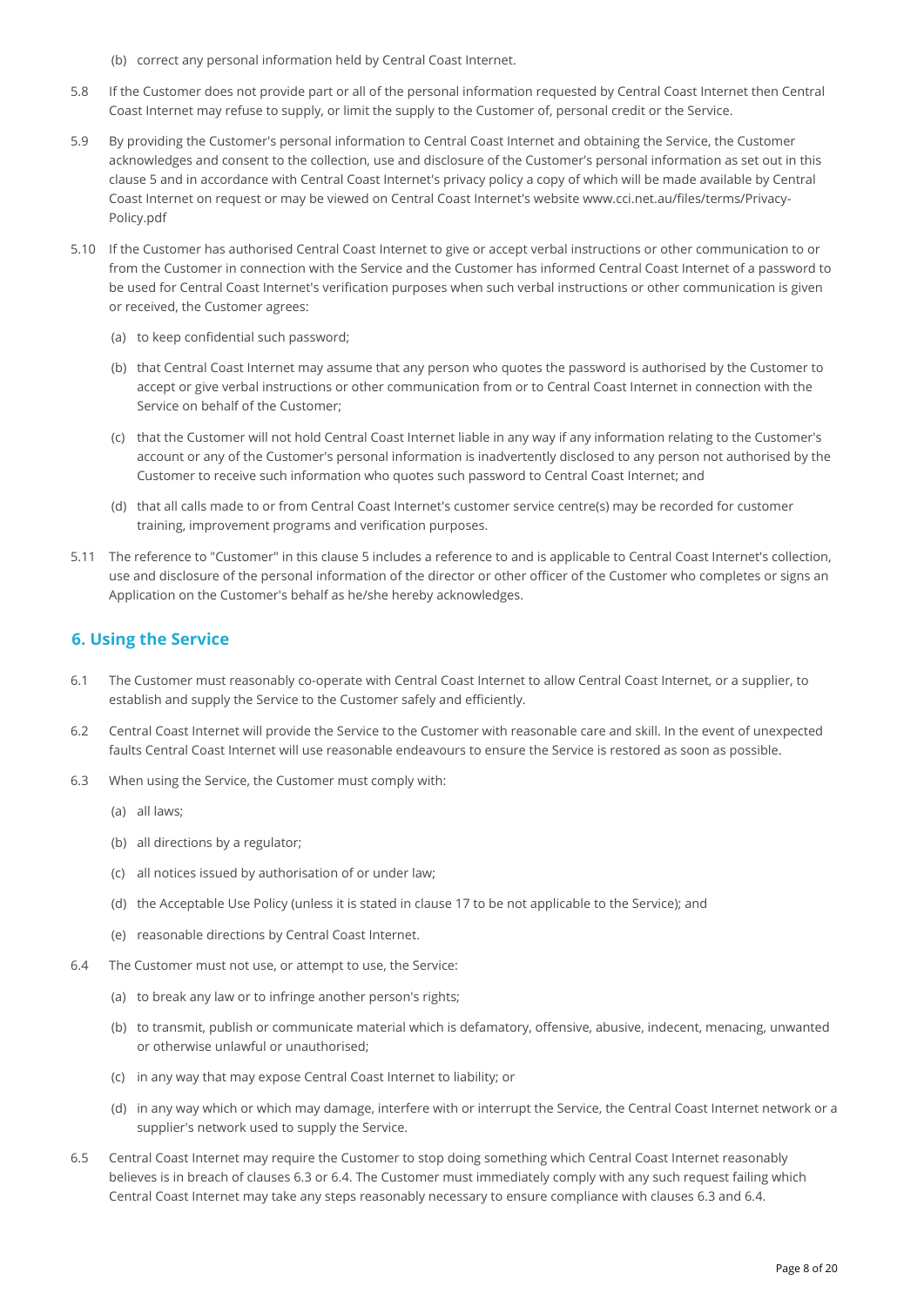- The Customer acknowledges that, where the Service is a carriage service, Central Coast Internet, or any supplier whose network is used to supply the Service, may be required to intercept communications over the Service and may also monitor the Customer's usage of the Service and communications sent over it. 6.6
- Central Coast Internet may (but is not obliged to) contact the Customer if Central Coast Internet becomes aware of an unusually high use of the Service by the Customer (including to verify any costs or charges which the Customer may have incurred). In such event, Central Coast Internet may ask the Customer to make a pre-payment usage charge under clause 9.5. Central Coast Internet is also entitled to suspend the Service under clause 13.1(a) for an unusually high use of the Service. 6.7
- The Customer must comply with any rules imposed by any third party whose content or services the Customer access using the Service or whose network the Customer's data traverses. 6.8

### **7. Equipment**

- The Customer must ensure that all equipment used in connection with the Service and the way the Customer uses that equipment complies with: 7.1
	- (a) all laws;
	- (b) all directions by a regulator;
	- (c) all notices issued by authorisation of or under law; and
	- (d) reasonable directions by Central Coast Internet. failing which Central Coast Internet may disconnect the equipment from the Service upon giving the Customer reasonable notice or with no notice in the event of an emergency.
- 7.2 In relation to equipment:
	- (a) any Central Coast Internet owned equipment remains Central Coast Internet's property;
	- (b) the Customer is responsible for any Central Coast Internet owned equipment from the time when the Customer receives it;
	- (c) the Customer must not mortgage or grant a charge, line or encumbrance over any Central Coast Internet owned equipment; and
	- (d) the Customer may purchase equipment from Central Coast Internet to use in connection with the Service. In such event, the Customer will own the equipment and be responsible for the equipment from when the Customer receives it.
- The Customer must provide an adequate and suitable space, power supply and environment for all equipment used in connection with the Service and located on the Premises. 7.3
- Unless otherwise agreed between the parties, the Customer must allow Central Coast Internet's personnel (and no other person) to service, modify, repair or replace any Central Coast Internet owned equipment. 7.4
- The Customer is responsible for any lost, stolen or damaged Central Coast Internet owned equipment, except where caused by Central Coast Internet or Central Coast Internet's personnel. 7.5
- The Customer will be responsible for any outstanding payments for equipment that the Customer has purchased from Central Coast Internet, even when that equipment is lost, stolen or damaged. 7.6

### **8. Network maintenance, fault reporting and rectifications**

- Central Coast Internet may conduct maintenance on the Central Coast Internet network and maintenance may be conducted on a supplier's network used to supply the Service. Central Coast Internet will endeavour to conduct scheduled maintenance on the Central Coast Internet network outside normal business hours. 8.1
- Central Coast Internet will provide a 24 hour fault reporting service for the Customer to report faults. Before the Customer reports a fault to Central Coast Internet, the Customer must take all reasonable steps to ensure that the fault is not caused by any equipment that is not Central Coast Internet owned equipment. 8.2
- The Customer must provide all reasonable assistance to enable Central Coast Internet or Central Coast Internet personnel, or where necessary a supplier or supplier's personnel, to investigate and where applicable repair a fault including providing them with adequate and timely access to the Premises. For residential and business customers this is up to the Network Boundary Point (NBP) or Main Distribution Frame (MDF) whichever is relevant of the premises. 8.3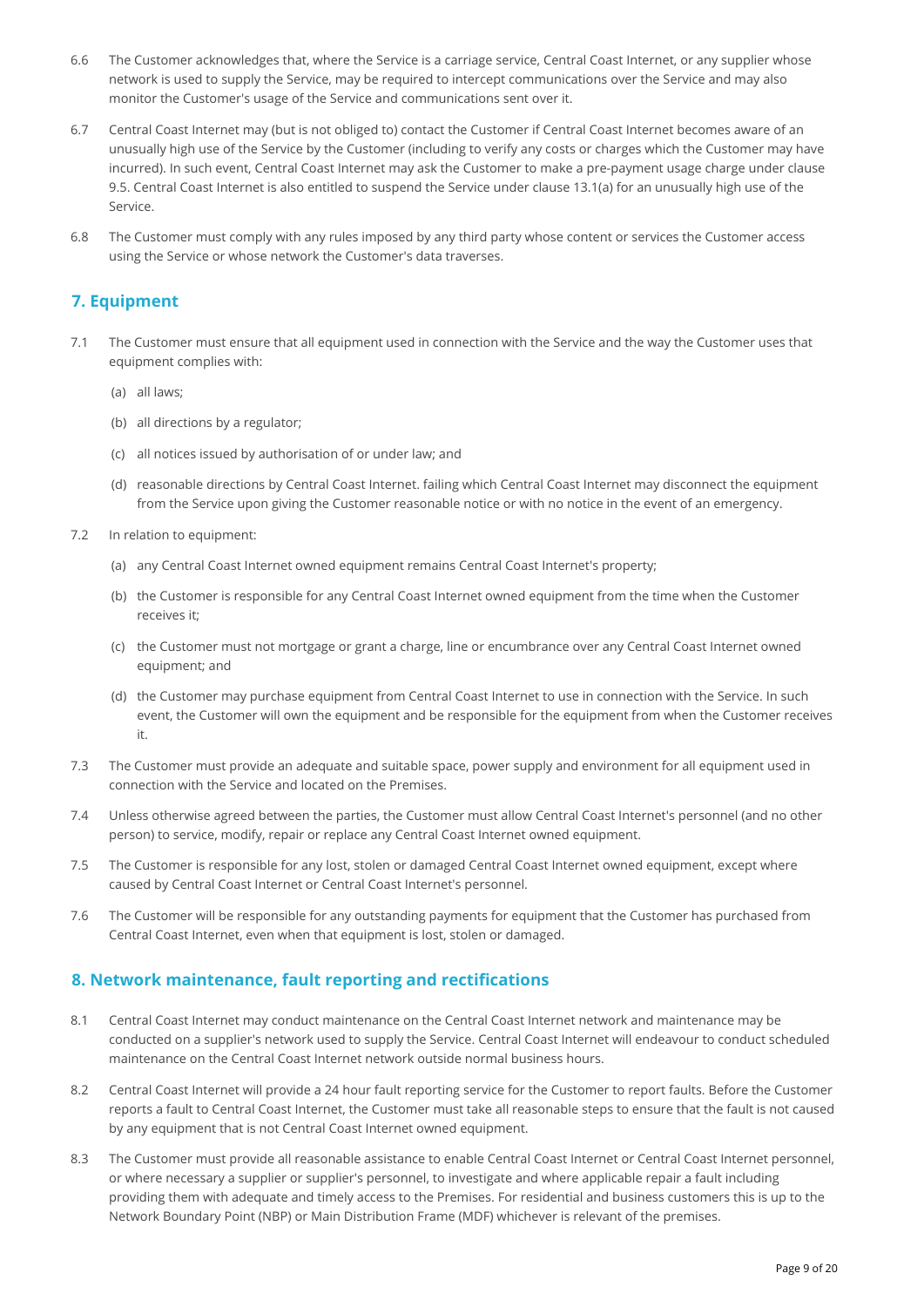- Central Coast Internet will repair faults within the Central Coast Internet network used to supply the Service [this means, Central Coast Internet will repair faults within the core network and any Central Coast Internet supplied equipment only]. Unless the Service Description expressly provides otherwise, Central Coast Internet is not responsible for repairing any fault in the Service where the fault arises in or is caused by: 8.4
	- (a) a supplier's network; [this means the network and components that exist between the point of interconnect with the Central Coast Internet core network and the suppliers network and the point of service delivery or demarcation as defined by the ACMA at the customers premise. This is typically the MDF A-Side in an MDU or the first Phone Socket in an SDU].
	- (b) equipment that is not Central Coast Internet owned equipment; or [this means any equipment required to use the service that is not owned by Central Coast Internet].
	- facilities outside the Central Coast Internet network. [this means any facility in a network not owned or operated by (c) Central Coast Internet, including customer premise network equipment or facilities on the customer side of the services delivery or demarcation as defined by the ACMA at the customers premise. This is typically the MDF B-Side (including all on-premise cabling) in an MDU or socket sand cabling beyond the first Phone Socket in an SDU].

#### 8.5 Where:

- (a) a fault arises in or is caused by a supplier's network;
- (b) Central Coast Internet becomes aware of the fault; and
- (c) Central Coast Internet is not responsible for the repair of that fault.

Central Coast Internet will notify the supplier of the fault and request that the fault be corrected promptly, but Central Coast Internet will not bear any further liability or responsibility.

- Where a fault arises in or is caused by equipment that is not Central Coast Internet owned equipment, Central Coast Internet is not responsible for the repair of that fault. Nevertheless: 8.6
	- (a) if the Customer asks Central Coast Internet to investigate a fault or asks Central Coast Internet to request a supplier to investigate a fault, Central Coast Internet will give the Customer an estimate of the probable cost of such investigation and obtain the Customer's agreement to bear those costs before undertaking or arranging an investigation and using reasonable endeavours to identify and inform the Customer of the probable cause of the fault; and
	- (b) if the Customer requests Central Coast Internet to repair the fault and Central Coast Internet agrees, Central Coast Internet will give the Customer an estimate of the probable cost of repairing the fault and obtain the Customer's agreement to bear those costs before carrying out the repair.
- If Central Coast Internet investigates a fault and determines that the fault is attributable to a breach of the Agreement by the Customer, a negligent or fraudulent act or omission by the Customer or any of the Customer's personnel or a failure of any of the Customer's equipment and/or premises, the Customer must pay the costs incurred by Central Coast Internet in investigating. 8.7

### **9. Fees and charges**

- 9.1 The Customer must pay:
	- (a) the fees and charges for the Service, which are set out in the Agreement or in any applicable Special Offer; and
	- (b) any additional fees and charges noted in the Agreement (including in the Application) or notified by Central Coast Internet in accordance with the Agreement from time to time.
- The Customer must pay all fees and charges which are incurred for the Service even if the Customer did not authorise its use. 9.2
- The Customer must pay the fees and charges for the Service even if the Service is unavailable or the Customer is unable to access the Service. However, the Customer may be entitled to a refund or a rebate as stated in the Agreement or under the law. 9.3
- In addition to the fees and charges the Customer incurs in the normal use of the Service (including an access fee, where applicable), Central Coast Internet may charge the Customer administration fees and other similar charges including suspension fees, cancellation fees, late payment fees, payment dishonour fees or reconnection or reactivation fees as set out in the Agreement. 9.4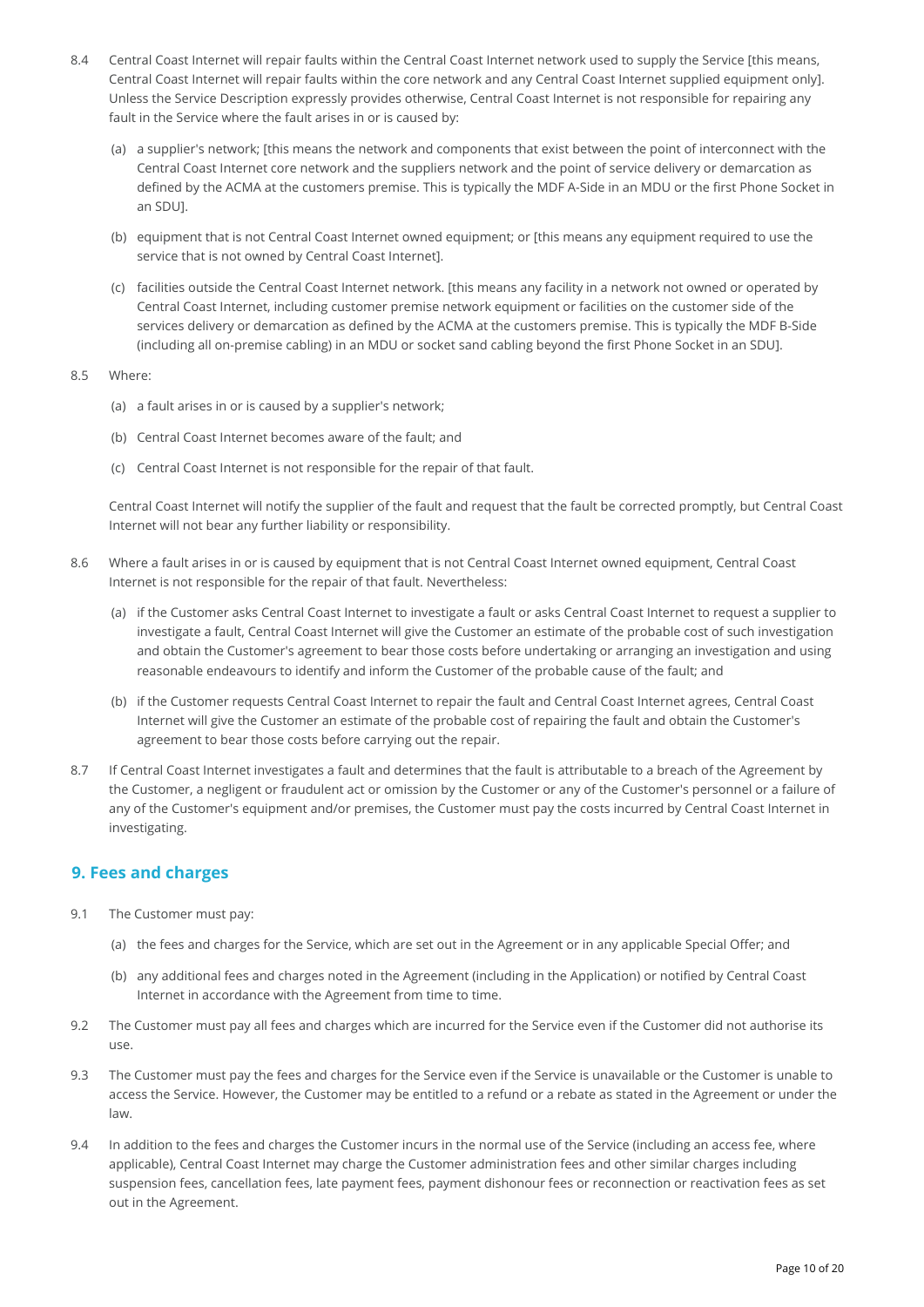- Central Coast Internet may also ask the Customer to make a pre-payment usage charge or request that the Customer make an interim good-faith payment (including, for example, if there has been an unusually high use of the Service or if the Customer wishes to activate roaming). 9.5
- Central Coast Internet will calculate fees based on billing information generated or received by Central Coast Internet which will be prima facie evidence of the Customer's use of the Service and the fees and charges incurred. 9.6
- If the Customer uses the services of a third party, the Customer will be billed at the third party's applicable rates and charges. Where Central Coast Internet invoices the Customer for the Customer's use of the services of a third party, it will be in Central Coast Internet's capacity as that third party's billing agent only. 9.7
- Central Coast Internet may offer the Customer a Special Offer from time to time. In such event, Central Coast Internet will notify the Customer of the Special Offer and the terms of the Special Offer either through general advertising or by specifically advising the Customer. A Special Offer may be an offer to vary the pricing plan or the terms of supply (including the minimum term) for the Service and it may be subject to certain conditions. If the Customer validly accepts a Special Offer, the terms of the Special Offer will prevail only to the extent they are inconsistent with the terms of the Agreement. Upon the expiry or termination of the Special Offer, the full terms and conditions of the Agreement will apply. 9.8
- 9.9 Some fees and charges for the Service are subject to variation such as charges relating to:
	- (a) international services or roaming; and
	- (b) content or premium services.

The Customer should inform Central Coast Internet before using the Service from outside Australia.

### **10. Payments**

- 10.1 Central Coast Internet will invoice the Customer on a regular basis (either in advance or in arrears), unless otherwise set out in the Service Description. The Customer can retrieve their invoice from their Secure Users Facility and/or the Customer can request Central Coast Internet to send a copy of the invoice electronically.
- 10.2 Service usage records are obtained by Central Coast Internet from a wholesale supplier. Central Coast Internet will make reasonable efforts to supply these records in a timely manner to the Customer via the online Secure Users Facility or where otherwise agreed to by Central Coast Internet and the Customer, by post or facsimile.
- 10.3 If Central Coast Internet receive usage records in time from the wholesale supplier, Central Coast Internet will make all reasonable efforts to notify the Customer of the applicable usage records within the relevant billing period. In circumstances where this may not be possible, and for reasons outside the direct control of Central Coast Internet, Central Coast Internet will make all reasonable efforts to include these applicable usage charges as soon as it is able to after the relevant billing period.
- 10.4 Where usage records are provided by the wholesale supplier to Central Coast Internet outside the relevant billing period, Central Coast Internet will incorporate these and associated charges on a subsequent or later invoice. This is called back billing. Central Coast Internet will not backbill for usage that has occurred 160 days or more previously, if Central Coast Internet has not already advised the Customer of the charges.
- 10.5 Where usage records are delayed and back billing occurs, if any plan allowances or inclusions are exceeded in the previous billing periods, any applicable excess or additional charges will be applied to and payable by the Customer on the subsequent invoices.
- 10.6 It is a condition of us supplying a Service to the Customer that the Customer:
	- (a) ensure we have current and valid credit or debit card details at all times, and
	- (b) authorise us to direct debit the nominated credit or debit card for the purposes of paying the Customer's bill.
- 10.7 If the Customer's payment is not honoured for any reason, Central Coast Internet may charge the Customer a fee.
- 10.8 Subject to clause 11.4, the Customer must pay the entire amount invoiced by the due date specified in the payment notification, invoice or as otherwise notified by Central Coast Internet.
- 10.9 If the Customer does not pay the invoice by the date the payment is due, Central Coast Internet may:
	- (a) charge the Customer a late fee which is payable until all outstanding amounts are paid;
	- (b) require the Customer to provide reasonable security to Central Coast Internet to secure the payment of future amounts due under the Agreement;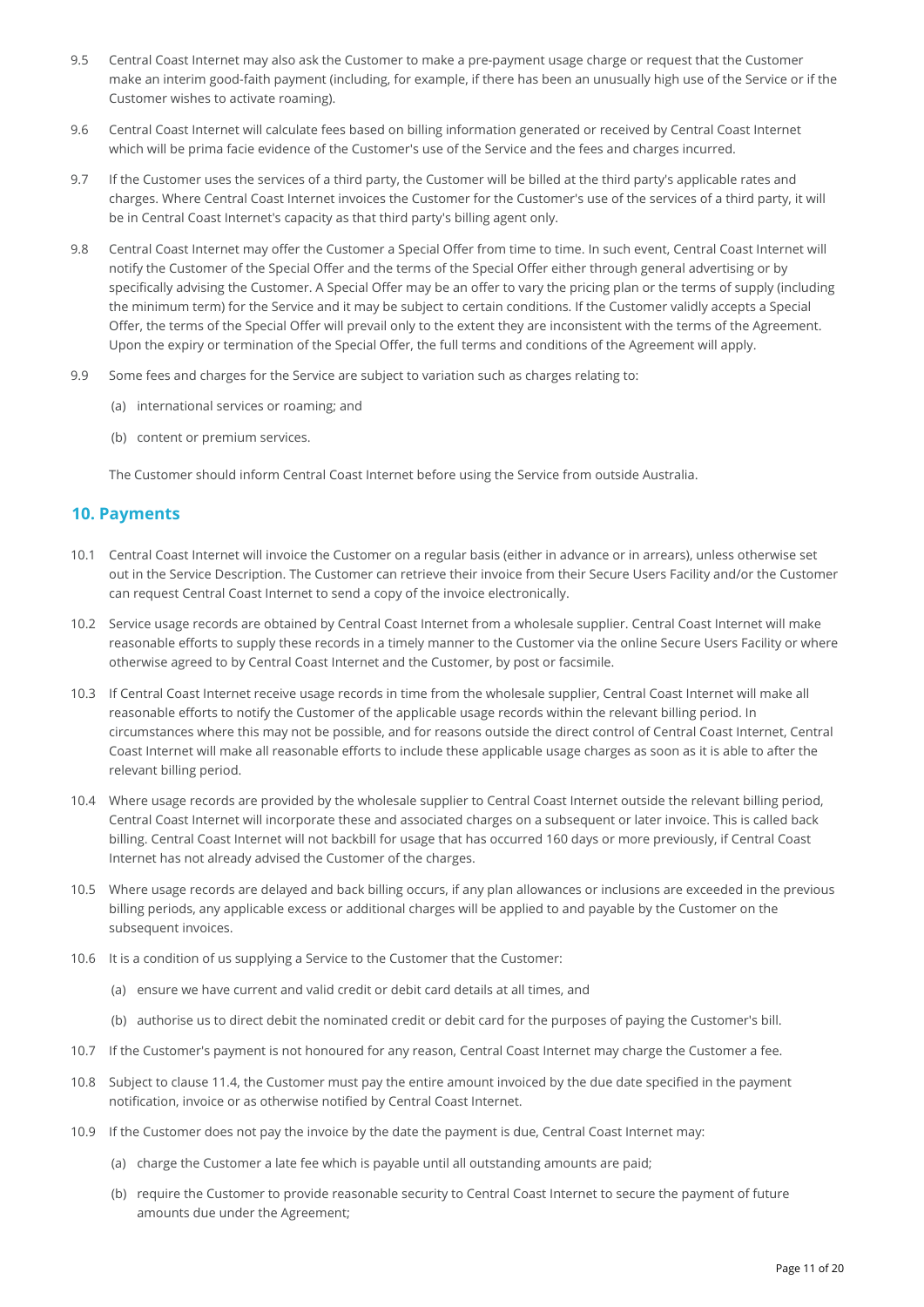- (c) suspend or cancel the Service, in accordance with clauses 12 or 13 as relevant or the relevant Service Description. If Central Coast Internet suspends or cancels the Service, Central Coast Internet may charge the Customer a suspension fee, cancellation fee and/or reconnection or reactivation fee as set out in the Agreement. Reconnection or reactivation of the Service is subject to payment of the reconnection or reactivation fee; d. engage a mercantile agent to recover the money the Customer owes Central Coast Internet and charge the Customer a recovery fee;
- (d) institute legal proceedings against the Customer to recover the money the Customer owes Central Coast Internet and recover from the Customer its legal costs; and/or
- (e) on-sell any unpaid amounts to a third party.
- 10.10 If the Customer has overpaid as a result of a invoicing error, the Customer's account will be credited with the amount overpaid or Central Coast Internet will use reasonable endeavours to notify the Customer and refund the over payment.
- 10.11 Unless otherwise indicated, the fees and charges set out in the Agreement include any amount on account of tax. Where the fees and charges do not include an amount on account of tax and tax is payable by Central Coast Internet in relation to, or on any supply under or in connection with the Agreement, Central Coast Internet will increase the tax exclusive fees and charges by an additional amount on account of the tax. The Customer must pay the additional amount at the same time the Customer pays the fees and charges.
- 10.12 If the Customer requires a copy of any invoice sent by Central Coast Internet in relation to the Service after cancellation of the Service or termination of the Agreement and a copy of such invoice remains retrievable from Central Coast Internet's records, the Customer must pay Central Coast Internet's reasonable administration fee for such retrieval.

### **11. Complaints and disputes**

- If the Customer has any complaints in connection with the Service the Customer may complain in writing or by calling 11.1 Central Coast Internet.
- 11.2 Central Coast Internet will handle all complaints in accordance with its complaints procedure which is available from Central Coast Internet on request or on Central Coast Internet's website: https://www.cci.net.au
- 11.3 Central Coast Internet will use its best endeavours to resolve all complaints, however if Central Coast Internet is not able to resolve a complaint to the Customer's satisfaction, the Customer may take other action, such as informing the Telecommunications Industry Ombudsman, the Department of Fair Trading or Department of Consumer Affairs in the relevant state or territory.
- 11.4 Where a Customer's complaint is about a fee or charge for the use of the Service, Central Coast Internet may suspend payment obligations, for that fee or charge only, until the complaint has been investigated and resolved. All other fees and charges that are not in dispute remain due and payable.
- 11.5 Where a Customer's complaint is about a significant and sustained loss of access to, or use of, the Service which is not reasonably attributable to the Customer or non Central Coast Internet owned equipment, the Customer may be entitled on request to a refund or a rebate of any access fees for the period in which the Customer's access or use was interrupted (including when an Intervening Event occurs) as stated in the Agreement or under the law.

### **12. Cancelling the Service**

- 12.1 The Customer may cancel the Service at any time by:
	- giving Central Coast Internet thirty (30) days notice (including if the Customer does not wish to continue to use the (a) Service after the end of the minimum term of a Fixed-Term Agreement); or
	- (b) giving Central Coast Internet notice, if Central Coast Internet breaches a material term of the Agreement and Central Coast Internet either:
		- (i) cannot remedy that breach; or
		- (ii) fails to remedy that breach within thirty (30) days after the Customer gives Central Coast Internet notice requiring Central Coast Internet to do so.
- 12.2 If a Consumer Customer acquires the Service from Central Coast Internet through a sales method regulated by door-todoor sales legislation in the Customer's state or territory, the Consumer Customer may cancel the Service before the end of the cooling-off period set out in the relevant legislation.
- 12.3 If the Agreement is a Fixed-Term Agreement, a Customer may also cancel the Service pursuant to clause 3.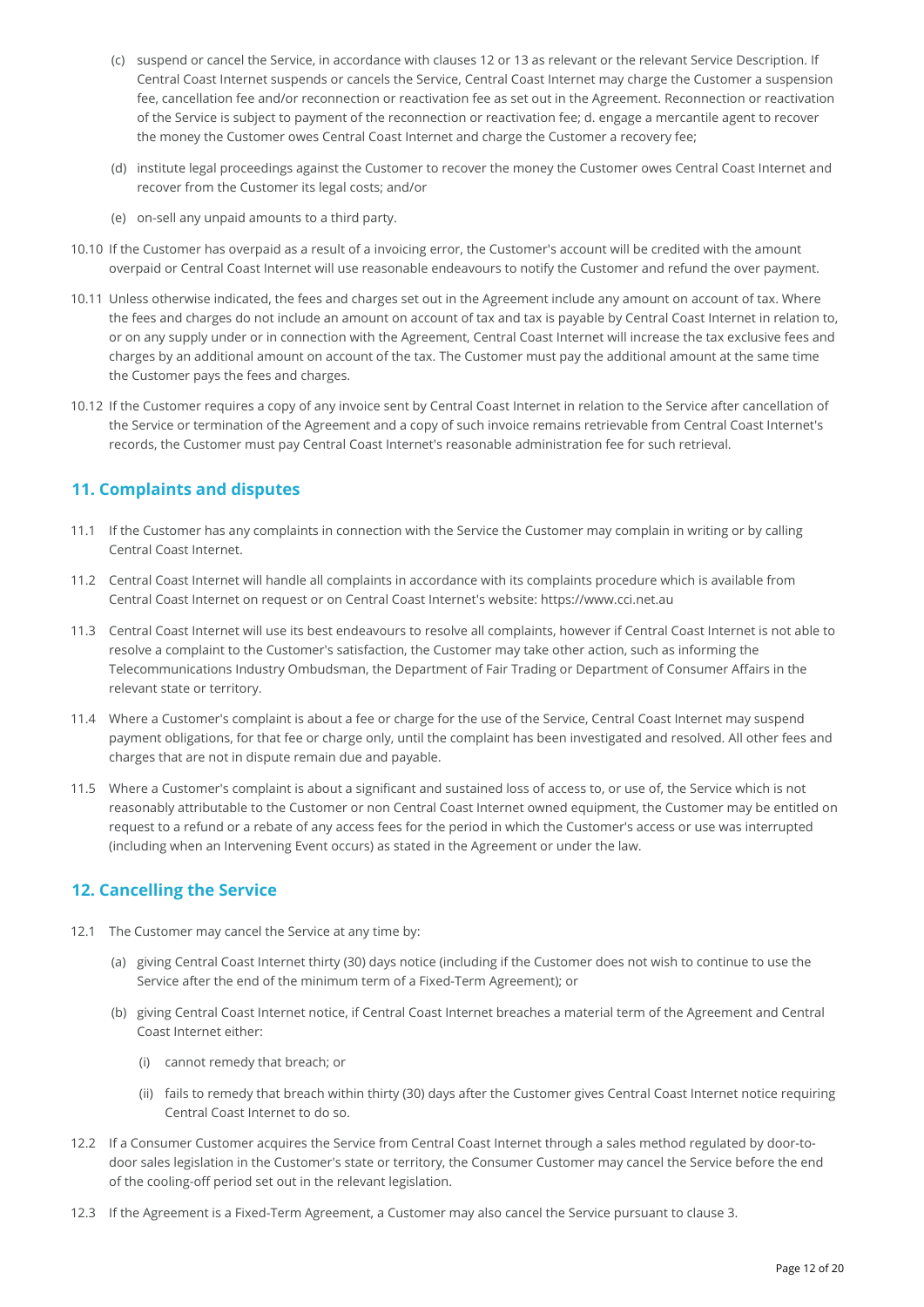- 12.4 If the Agreement is a non Fixed-Term Agreement, Central Coast Internet may cancel the Service at any time by giving the Customer at least thirty (30) days' notice.
- 12.5 Central Coast Internet may cancel the Service at any time, without liability, if:
	- (a) there is an emergency;
	- (b) Central Coast Internet reasonably suspects fraud or other illegal activity by the Customer or any other person in connection with the Service;
	- (c) any amount owing to Central Coast Internet in respect of the Service is not paid by its due date and the Customer fails to pay that amount in full within ten (10) business days after Central Coast Internet gives the Customer a notice requiring payment of that amount, unless otherwise set out in the Agreement;
	- (d) Central Coast Internet reasonably consider the Customer a credit risk because the Customer has not paid amounts owing to Central Coast Internet or any Central Coast Internet Group Company in respect of any service by its due date and the Customer fails to pay that amount in full within the period stated in any notice given to the Customer requiring payment of that amount;
	- (e) the Customer breaches a material term of the Agreement (other than a breach which separately gives rise to rights under this clause) and the Customer either cannot remedy that breach or fails to remedy that breach within thirty (30) days after Central Coast Internet gives the Customer notice requiring the Customer to do so;
	- Central Coast Internet is required to do so to comply with an order, instruction, request or notice of a regulator, an (f) emergency services organisation, any other competent authority or by authorisation of or under law; g. the Customer suffers an insolvency event and Central Coast Internet reasonably believes Central Coast Internet is unlikely to receive payment for amounts due;
	- (g) the Customer dies or if the Customer is a partnership and the partnership is dissolved or an application is made to dissolve the partnership, and Central Coast Internet reasonably believes Central Coast Internet is unlikely to receive payment for amounts due;
	- (h) the Service is suspended for more than fourteen (14) days, unless otherwise set out in the Agreement;
	- (i) any Intervening Event prevents the supply of the Service in accordance with the Agreement for more than fourteen (14) days; or
	- (j) Central Coast Internet is otherwise entitled to do so under the Agreement or Acceptable Use Policy.
- 12.6 Central Coast Internet may cancel the Service under clause 12.5 as soon as Central Coast Internet gives the Customer notice, unless otherwise set out in the Agreement. However, Central Coast Internet may cancel the Service immediately if there is an emergency.
- 12.7 If the Customer elects to have an equivalent service to the Service supplied by another carrier, carriage service provider or service provider (including, by churning) and that carrier, carriage service provider or service provider informs Central Coast Internet that the Customer has elected to have the Service supplied by them or have churned to them, the Service will be deemed to have been cancelled by the Customer immediately. This will be without prejudice to Central Coast Internet's rights under the Agreement with respect to the Service.
- 12.8 If the Service is cancelled:
	- (a) the Customer is liable for any charges incurred (including the cancellation fee and outstanding Equipment Charges, if any as set out in the Agreement) up to, and including, the Cancellation Date;
	- (b) the Customer authorises Central Coast Internet to apply any over payment on the Customer's account and/or money that the Customer has paid in advance for the Service which is being cancelled to pay for any undisputed outstanding charges (including the cancellation fee and outstanding Equipment Charges, if any as set out in the Agreement);
	- (c) subject to clause 12.8(b) and unless otherwise set out in the Service Description, Central Coast Internet will refund any over payment on the Customer's account and any money that the Customer has paid in advance for the Service which is being cancelled on a pro-rata basis to the Customer;
	- (d) if the Customer is required under the Service Description to pay for the Service by direct debit payment (either from the Customer's nominated bank or credit card account), the Customer authorises Central Coast Internet to debit any undisputed outstanding charges (including any cancellation fee and outstanding Equipment Charges, if any as set out in the Agreement) from the Customer's nominated bank or credit card account;
- 12.9 No cancellation fee shall be payable by the Customer: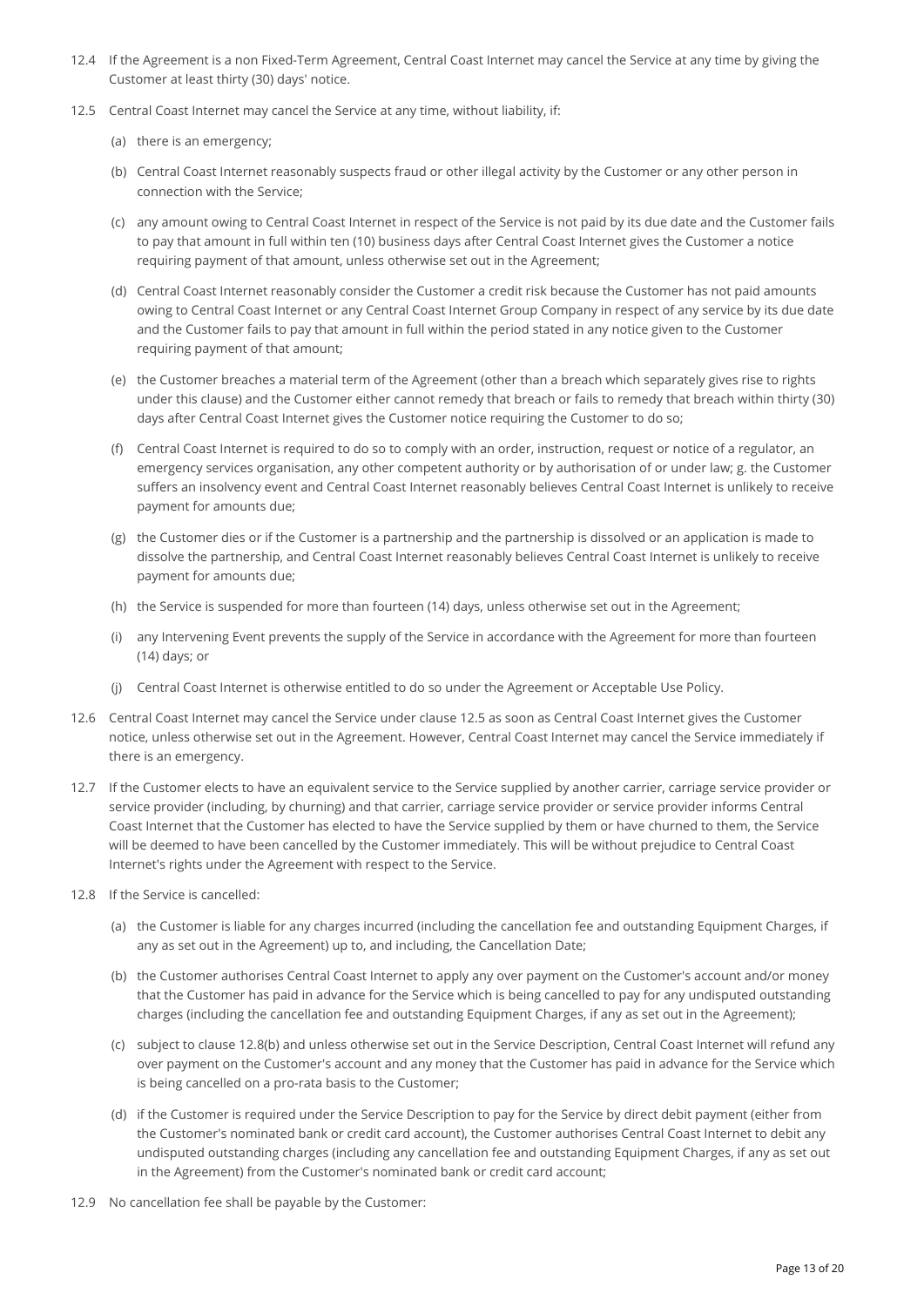- (i) if the Agreement is not a Fixed-Term Agreement; or
- (ii) if the Agreement is a Fixed-Term Agreement that is cancelled after the expiry of the minimum term.
- 12.10 If the Service is cancelled as a result of circumstances reasonably attributable to the Customer (including if the Customer changes the location of the Premises):
	- (a) before the Service Start Date, the Customer must pay Central Coast Internet all infrastructure and installation costs incurred by Central Coast Internet in connection with preparations for supplying the Service to the Customer;
	- (b) during the minimum term, the Customer must pay Central Coast Internet a cancellation fee or such higher amount as may be provided in clause 17; and
	- (c) the Customer must pay Central Coast Internet all costs incurred to rectify the Customer's breach of the Agreement.
- 12.11 If the Customer wishes to reinstate the Service at any time after cancellation the Customer may make a request to Central Coast Internet provided that if the Service is cancelled as a result of circumstances attributable to the Customer and Central Coast Internet reinstates the Service, then the Customer may have to pay Central Coast Internet a reconnection or reactivation fee or such higher amount as may be provided in clause 17.
- 12.12 If the Customer is able to use the Service after the Cancellation Date, the Customer is liable for any charges incurred by the Customer for that use, in addition to any other charges under this clause 12.

### **13. Suspending the Service**

- 13.1 Central Coast Internet may suspend the Service at any time, without liability:
	- (a) in any of the circumstances described in clause 12.5(a) to (h) and (k);
	- (b) if it is necessary to allow Central Coast Internet or a supplier to repair, maintain or service any part of the Central Coast Internet network or a supplier's network used to supply the Service;
	- (c) if Central Coast Internet reasonably believes there has been an unusually high use of the Service; or
	- (d) problems are experienced interconnecting the Central Coast Internet network with any supplier's network used to supply the Service.
- 13.2 Central Coast Internet may suspend the Service under clause 13.1 as soon as Central Coast Internet gives the Customer notice, unless otherwise set out in the Agreement. However, Central Coast Internet may suspend the Service immediately if there is an emergency.
- 13.3 If Central Coast Internet suspends the Service, Central Coast Internet may later cancel the Service for the same or a different reason.
- 13.4 If the Service is suspended, the Customer will have to pay access fees for the Service while it is suspended.
- 13.5 If the Service is suspended and the suspension was not as a result of circumstances attributable to the Customer or non Central Coast Internet owned equipment, the Customer may be entitled on request to a refund or a rebate of any access fees for the period of suspension as stated in the Agreement or under the law.
- 13.6 If the Service is suspended as a result of circumstances attributable to the Customer, the Customer may have to pay Central Coast Internet a suspension fee.
- 13.7 If the Customer wishes to reactivate the Service at any time after suspension the Customer may make a request to Central Coast Internet provided that if the Service is suspended as a result of circumstances attributable to the Customer and Central Coast Internet reactivates the Service, the Customer may have to pay Central Coast Internet a reconnection or reactivation fee or such higher amount as may be set out in clause 17.

### **14. Liability**

- 14.1 The Customer is liable to Central Coast Internet for any breach of the Agreement that causes foreseeable loss to Central Coast Internet.
- 14.2 Except as in the Agreement otherwise expressly provided (including under clause 14.3), the Customer is not liable to Central Coast Internet for any consequential losses Central Coast Internet suffers or for any costs, expenses, loss or charges that Central Coast Internet incurs which are not a direct result of something the Customer has done.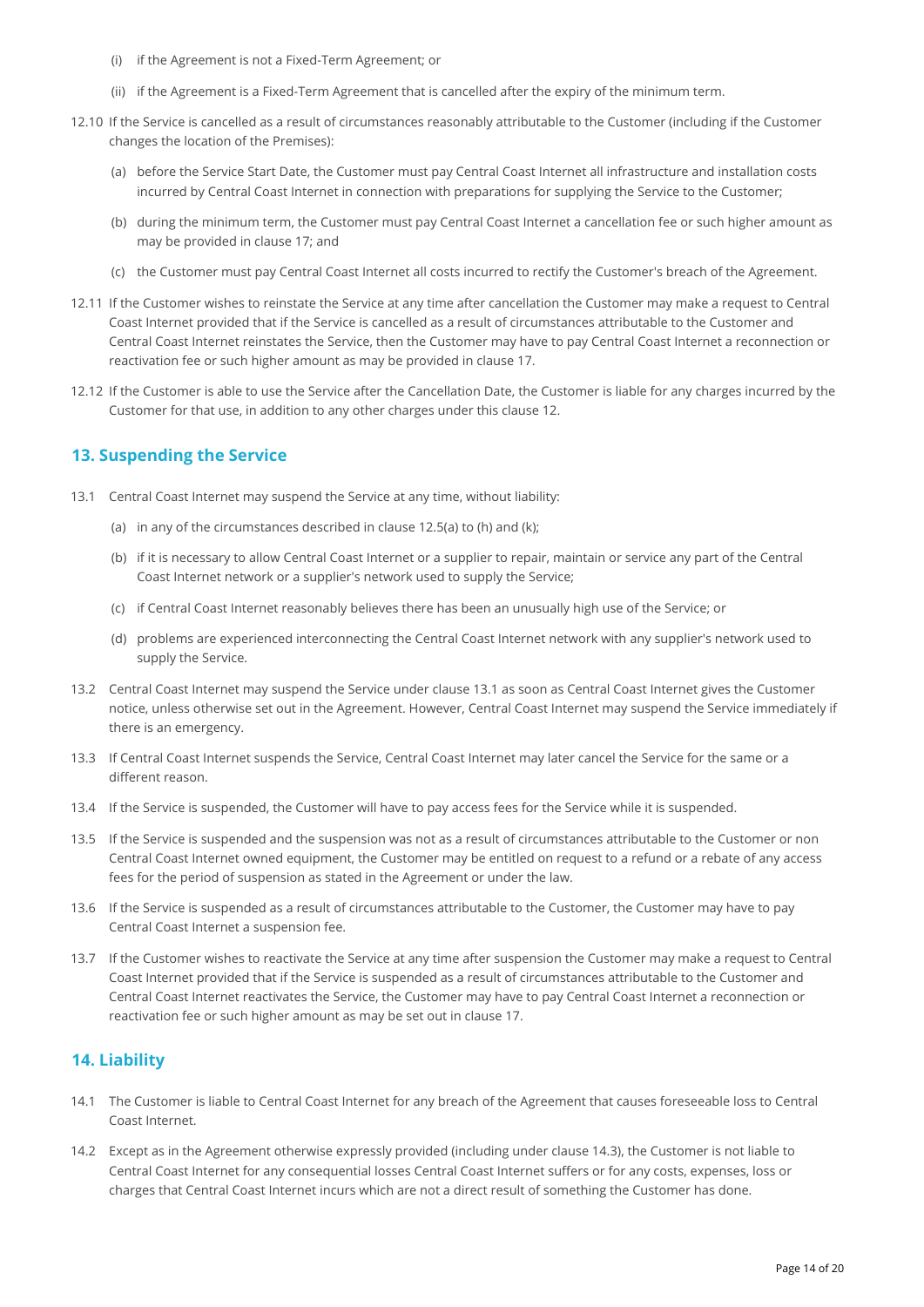- 14.3 Central Coast Internet is not in any way liable to any Business End User (whether in contract or tort (including negligence), under any legislation or otherwise). A Business Customer must indemnify and keep Central Coast Internet fully indemnified against any loss or damage incurred in connection with any claim against Central Coast Internet by a Business End User in relation to:
	- (a) the use (or attempted use) of the Service; or
	- (b) the equipment used in connection with the Service.
- 14.4 Central Coast Internet has responsibilities and obligations under the law, including under:
	- (a) the Telecommunications Legislation;
	- (b) the Competition and Consumer Act; and
	- (c) applicable laws, regulations and codes.

Nothing in the Agreement removes or limits any rights that the Customer has under existing laws or regulations.

- 14.5 Central Coast Internet may be liable to the Customer for:
	- (a) any damage to the Customer's property which has been caused by the fault, negligence or fraud by Central Coast Internet or Central Coast Internet's personnel during installation, repair or maintenance;
	- (b) interruptions in the Customer's use of the Service as a result of a fault or negligence of Central Coast Internet or Central Coast Internet's personnel, to the extent of a refund or rebate for the period of the interruption and compensation for any reasonable loss incurred as stated in the Agreement and where required by law
	- (c) if a customer applies for a Residential Grade Service, which is supplied on the basis is is solely for personal, domestic or household use and they use it for any business purposes, Central Coast Internet is not liable for any business related losses
	- (d) death or personal injury caused by Central Coast Internet or Central Coast Internet's personnel; or
	- (e) breach of terms that are implied by the Competition and Consumer Act and other laws into contracts for the supply of goods and services. If any condition or warranty is implied into the Agreement under the Competition and Consumer Act or other laws then Central Coast Internet's liability (if any) for breach of that condition or warranty in connection with any goods or services Central Coast Internet supplies under the Agreement is (in relation to a Business Customer) limited to re-supply, repairing or replacing the goods or services, where those goods or services are not of a kind ordinarily acquired for personal, domestic or household use and where it is reasonable and fair to do so.
- 14.6 Other than as provided in clauses 14.4 and 14.5, Central Coast Internet is not liable to the Customer under this Agreement.
- 14.7 If the Customer has contributed to any loss or damage the Customer is claiming against Central Coast Internet, Central Coast Internet's liability is reduced to the extent of the Customer's contribution.
- 14.8 Central Coast Internet is not liable to the Customer for any consequential losses the Customer suffers or for any costs, expenses, loss or charges that the Customer incurs which is not a direct result of something Central Coast Internet has done.
- 14.9 In relation to a Business Customer, to the extent permitted by law, Central Coast Internet's total liability for loss is limited in aggregate for any claim or series of connected claims to \$5 million to the extent that the exclusions or limitations in clauses 14.4 to 14.7 do not apply.

### **15. Assignment and transfer**

- 15.1 Central Coast Internet may:
	- (a) assign some or all of its rights under the Agreement to any person;
	- (b) transfer some or all of its obligations under the Agreement to any Central Coast Internet Group Company that is able to perform those obligations; and/or
	- perform any of its obligations under the Agreement by arranging for them to be performed by another person, (c) including a supplier or another Central Coast Internet Group Company provided Central Coast Internet remains responsible for the performance of the obligations, and the Customer irrevocably authorises Central Coast Internet to execute on their behalf all such documents that may be required to be executed by the Customer to effect such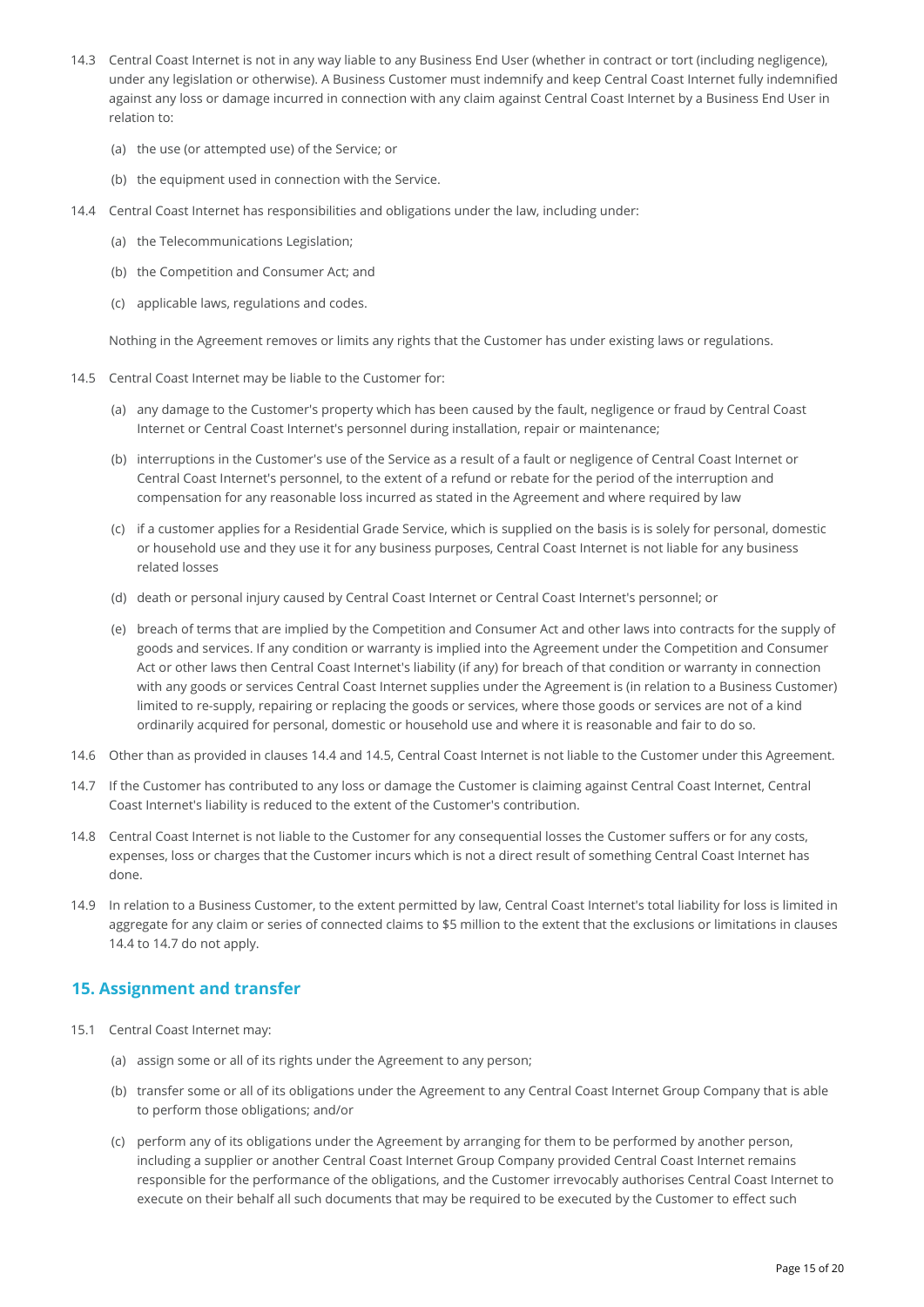### **16. General**

- The Agreement is governed by the laws of the Commonwealth of Australia and the laws of the state or territory in which 16.1 the Customer normally reside and the parties submit to the exclusive jurisdiction of the courts of the Commonwealth and its states and territories.
- 16.2 Central Coast Internet owns all material (including intellectual property rights) developed by Central Coast Internet or Central Coast Internet's personnel, at Central Coast Internet's direction.
- 16.3 Central Coast Internet may permit the Customer to use this material, or other material licensed by Central Coast Internet, as part of the Service. This permission is subject to any conditions which Central Coast Internet may impose from time to time and will cease when the Service is cancelled.
- 16.4 The Customer must not infringe any person's intellectual property rights (such as by using, copying or distributing data or software without the permission of the owner) in using the Service. If the Customer breaches this clause, Central Coast Internet may suspend or cancel the Service without notice.
- If the Customer has been provided with a service equivalent to the Service by another carrier, carriage service provider or 16.5 service provider and has elected to have that service replaced by the Service under the Agreement (including, by churning), the Customer authorises Central Coast Internet to:
	- (a) inform that carrier, carriage service provider or service provider that the Customer has elected to have the Service supplied by Central Coast Internet or have churned to Central Coast Internet; and
	- (b) to take such action (including give such notices and sign such documents) on behalf of the Customer as may be necessary or appropriate to effect the transfer or churning transaction.
- 16.6 If an Intervening Event occurs which affects a party (the said party) from performing any of the said party's obligations under the Agreement (other than an obligation to pay money), then the said party will not be liable for failing to perform that obligation provided:
	- (a) the said party must notify the other party of the Intervening Event and use its best efforts to resume performance in accordance with the Agreement as soon as reasonably possible; and
	- (b) the said party's obligations continue during the Intervening Event unless it is not able to perform its obligations due to the other party being unable to perform its obligations due to the Intervening Event.
- 16.7 The Customer represents that the Customer is not a carrier or carriage service provider. If the Customer are or become a carrier or carriage service provider, Central Coast Internet may immediately cancel the Service by giving the Customer notice.
- 16.8 If the Customer breaches the Agreement and Central Coast Internet does not exercise a right that Central Coast Internet has because of the Customer's breach, Central Coast Internet does not waive:
	- (a) that right unless Central Coast Internet gives the Customer notice in writing confirming that Central Coast Internet have waived that right; or
	- (b) Central Coast Internet's right to insist that the Customer perform any obligation the Customer has under the Agreement.
- 16.9 Central Coast Internet may pay a commission to any of Central Coast Internet's personnel in connection with the Agreement.
- 16.10 Each party will do, sign, execute and deliver and will procure that each of its employees and agents does, signs, executes and delivers, all agreements, documents, instruments and acts reasonably required of it by notice from the other party to effectively carry out and give full effect to the Agreement and the rights and obligations of the parties under it.
- 16.11 Information and advice about the Customer's rights can be obtained by contacting the Australian Communications and Media Authority, the Telecommunications Industry Ombudsman, the Australian Competition and Consumer Commission or the relevant Department of Fair Trading or Department of Consumer Affairs in the Customer's state or territory.
- 16.12 Any notice or demand given pursuant to this Agreement shall be in writing and shall be delivered, posted, e-mailed or transmitted by facsimile:
	- (a) to the Customer at the Customer's e-mail address, address and/or facsimile number indicated on the Application or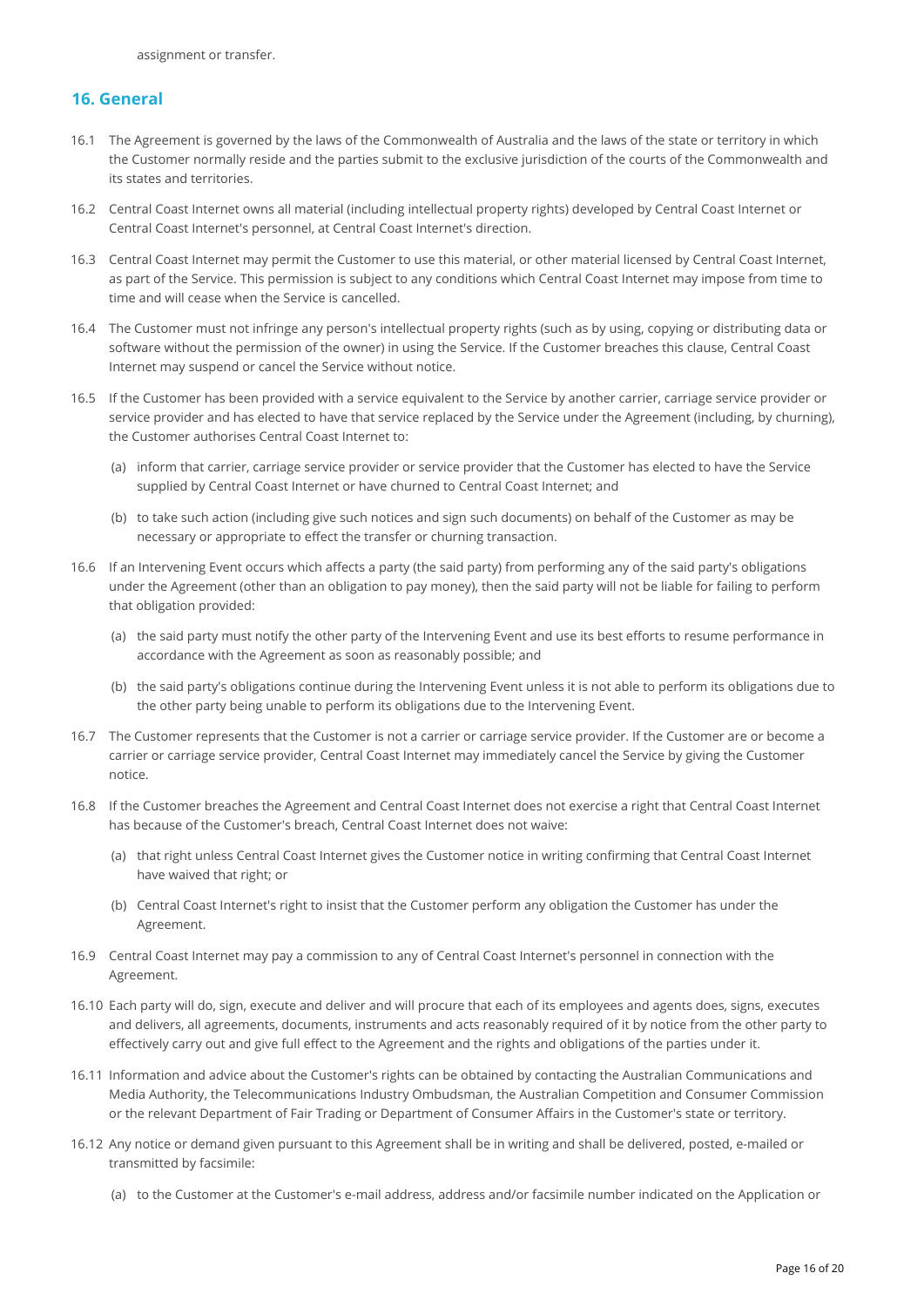the Customer's latest e-mail address, address and facsimile number notified to Central Coast Internet in writing; and

(b) to Central Coast Internet at Central Coast Internet's latest address and facsimile number indicated on Central Coast Internet's website at https://www.cci.net.au.

Any such notice shall be deemed to be received:

- (a) in the case of delivery, at the time of delivery;
- (b) if served by post, at the expiration of forty-eight (48) hours from time of posting (if sent to a local address) or ten (10) days from the time of posting (if sent to an overseas address), notwithstanding that it may subsequently be returned through the post office unclaimed;
- in the case of a facsimile transmission, on production of a transmission control report indicating transmission without (c) error;
- (d) in the case of an e-mail, on production of a e-mail header indicating delivery without error.
- 16.13 The Agreement sets out the entire agreement and understanding between the parties in relation to the Service and no party has entered into the Agreement in reliance upon any representation, warranty or undertaking of any party which is not set out or referred to in the Agreement.
- 16.14 In the event of any inconsistency between a provision in these terms and conditions and another part of the Agreement, then unless otherwise stated, these terms and conditions prevail to the extent of the inconsistency.

### **17. Service Description and Specific Terms - nbn™ Services**

- 17.1 Subject to the terms of this document the following nbn™ Services are available from us:
	- (a) the nbn™ Fibre Service;
	- (b) the nbn™ Fixed Wireless Service.
- 17.2 nbn™ Fibre is a high speed broadband access service where the service will be supplied using one of a mix of technologies that have a fibre component to them. The mix of technologies includes:
	- (a) Fibre to the Premises (FTTP) where the fibre will run all the way to the premises;
	- (b) Fibre to the Node (FTTN) where the fibre will reach a neighbourhood node or cabinet and from there uses NBN Co owned or controlled copper cabling to the customer's premises;
	- (c) Fibre to the Building (FTTB) where the fibre will reach the basement of multi dwelling units and uses the existing copper in the building to supply connectivity between the unit in the building and the fibre in the basement.
- 17.3 nbn™ Fixed Wireless is a high speed broadband access service that is supplied using a point to point wireless service that is part of the nbn™ network. It is available to premises where nbn™ Fibre will not be made available. The service will require the installation of wireless radio equipment in the premises.
- 17.4 The nbn™ Service is only available within a nbn™ Service enabled area. All nbn™ Services are subject to availability and provisioning feasibility. We may refuuse to provision a nbn™ Service in our absolute discretion.
- 17.5 In order to be able to receive the nbn™ Service:
	- (a) your Premises must be connected to the nbn™ Access Network;
	- (b) the NBN Co equipment must be installed by NBN Co or NBN Co approved installer; and
	- (c) if using multiple devices, you will require and nbn™ ready router.
- 17.6 When you place your order for a nbn™ Broadband service with Central Coast Internet, a payment verification charge of \$1 will be debited from your credit or debit card. This will be credited back to you on your first monthly bill, or as soon as possible if your service cannot be connected.
- 17.7 The nbn™ Service Plan you choose will stipulate the access connection speed for the Service. This is a speed nominated by NBN Co and represents the maximum speed that will apply to your service.
- 17.8 The actual speeds for the service may be slower and vary due to many factors including type/source of content being downloaded, hardware and software configuration, the number of users and performance of interconnecting infrastructure not operated by Central Coast Internet. Devices connected by Wi-Fi may experience slower speeds than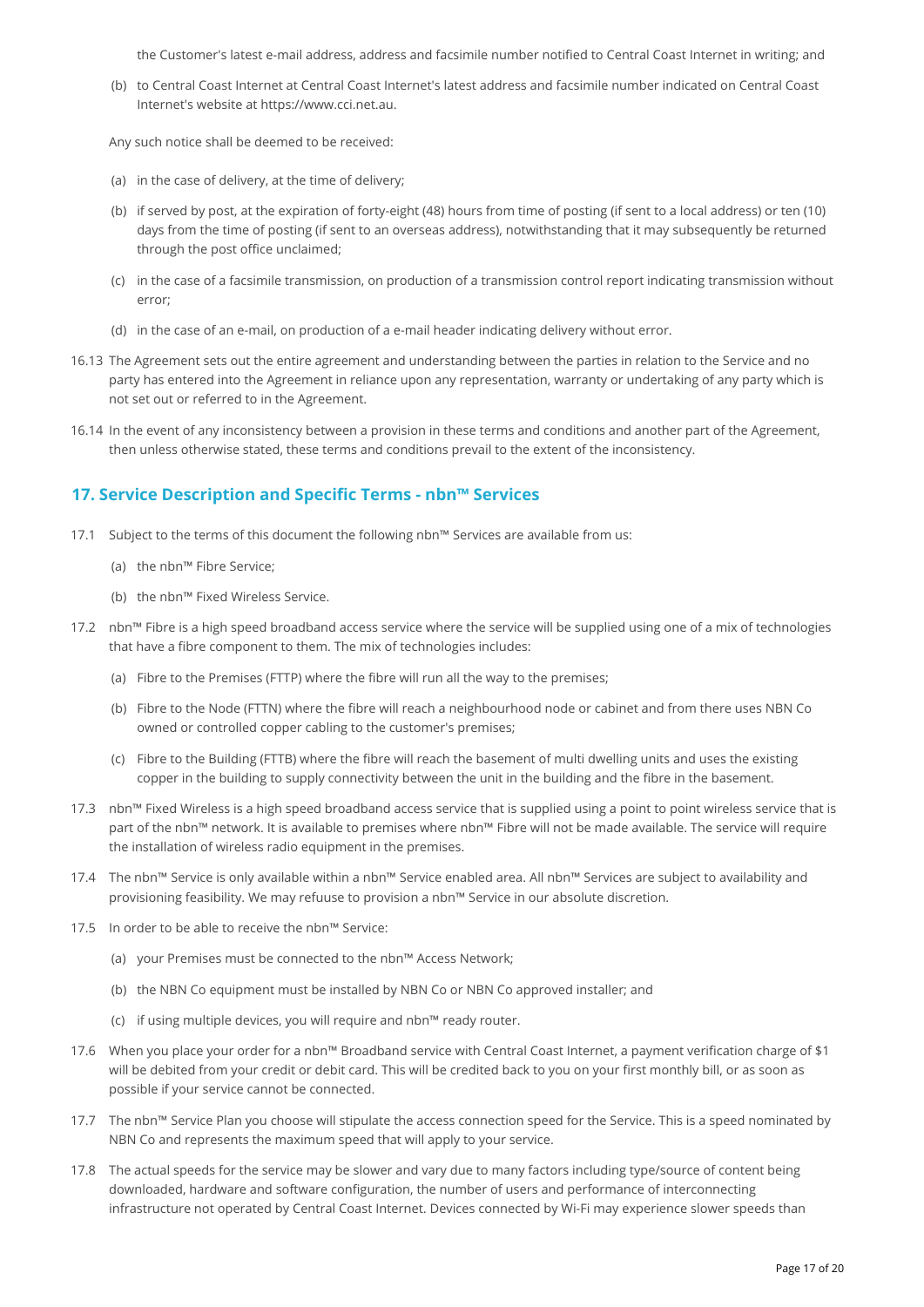those connected by Ethernet cable.

- 17.9 nbn™ Access is only available at locations that NBN Co has activated. You may check whether your premises are nbn™ activated by using the coverage checker available on the Central Coast Internet website. This is indicative only and Central Coast Internet does not guarantee that it will be able to accept all applications for service.
- 17.10 The installation process will vary depending on whether your premises has been connected, meaning that NBN Co has installed relevant facilities and network termination devices into the premises.
- 17.11 If the premises have already had a connection made to the nbn™ neetwork, installation generally can be completed without the need for you to be physically present at the premises.
- 17.12 If the premises require NBN Co to install any infrastructure or equipment, you or your authorised representative will need to be present at the premises at a time and date that is nominated by us. In the absence of intervening factors, a NBN Co representative will attend the premises and install the necessary infrastructure and equipment. You must co-operate with the NBN Co representative and comply with all reasonable requests of the NBN Co representative.
- 17.13 If you wish to re-schedule an installation appointment you must provide us with at least 3 working days' notice. If you do not provide us with at least 3 working days' notice or you miss your scheduled appointment you may be charged a missed installation appointment fee. The NBN Co representative or Central Coast Internet may reschedule an appointment with you. We are relying on NBN Co to tell us about a reschedule of your appointment and will give you as much warning as we reasonably can.
- 17.14 We will use due care in organising your appointment time and there may be other statutory guarantees, implied conditions or warranties under consumer protection laws that cannot be excluded which may apply. However, given that Central Coast Internet is not solely responsible for the installation of your nbn™ Service or equipment needed to use the nbn™ Services, Central Coast Internet cannot promise that your appointment time will be met and there may be circumstances where your appointment cannot go ahead at the scheduled time or date. To the extent reasonably permitted under consumer protection laws, Central Coast Internet excludes liability to you for any damage or loss you suffer because the appointment did not occur at the scheduled time or date where the failure to meet the appointment time was not contributed to by Central Coast Internet.
- 17.15 A range of NTD may be used by NBN Co. However, you must follow the reasonable instructions of the NBN Co representative or the manuals provided with the NTD. In general, both the NBN Co power supply unit and the modem must always be connected directly to mains power supply. If your mains power supply fails or the power is turned off, and you have no backup battery for the NTD and the modem, all services delivered through the nbn™ network will stop working.
- 17.16 Some services offered by third party carriers, such as PABX systems, certain fax services, EFTPOS and back-to-base alarms  $\,$ may be incompatible with the nbn™ service and may not be available to you after connection of the nbn™ service.
- 17.17 You may not resell, onsell or otherwise onward supply your nbn™ Access service. You must ensure that it is not made available or used by ISPs, Internet Cafés or Web Hosting Companies.
- 17.18 You agree that a nbn™ connection can only be used at one physical location and with one network system operation at this site. You may not use the connection for multiple locations.
- 17.19 You must ensure that you have compatible, working equipment installed to access and use your nbn™ service including, but not limited to router and cabling. We will not compensate you for access or performance problems caused by equipment which is not supplied by us.
- 17.20 If we have agreed to supply you with a piece of equipment, we reserve the right to and may supply an alternative model or brand of modem/router, of similar quality and technical specification to the one displayed on the Central Coast Internet website when you registered.
- 17.21 Central Coast Internet only provides technical support for makes and models of modem/router supplied by Central Coast Internet. If you are using a model of modem/router not supplied by Central Coast Internet, assistance may be available directly from the manufacturer's own technical support service.
- 17.22 We will only deliver ordered equipment to the delivery address supplied by you in your application for service.
- 17.23 In a situation where you are not available to receive delivered equipment and the equipment is returned to us, the cost of the return will be borne by you. In addition, we will charge you to redirect/resend the equipment. Shipping & handling fees are non-refundable.
- 17.24 You must ensure that the equipment installed is not covered in a way that prevents air circulating around the equipment.
- 17.25 While we will endeavour to make nbn™ services available to customers 24 hours a day, 7 days a week, nbn™ services are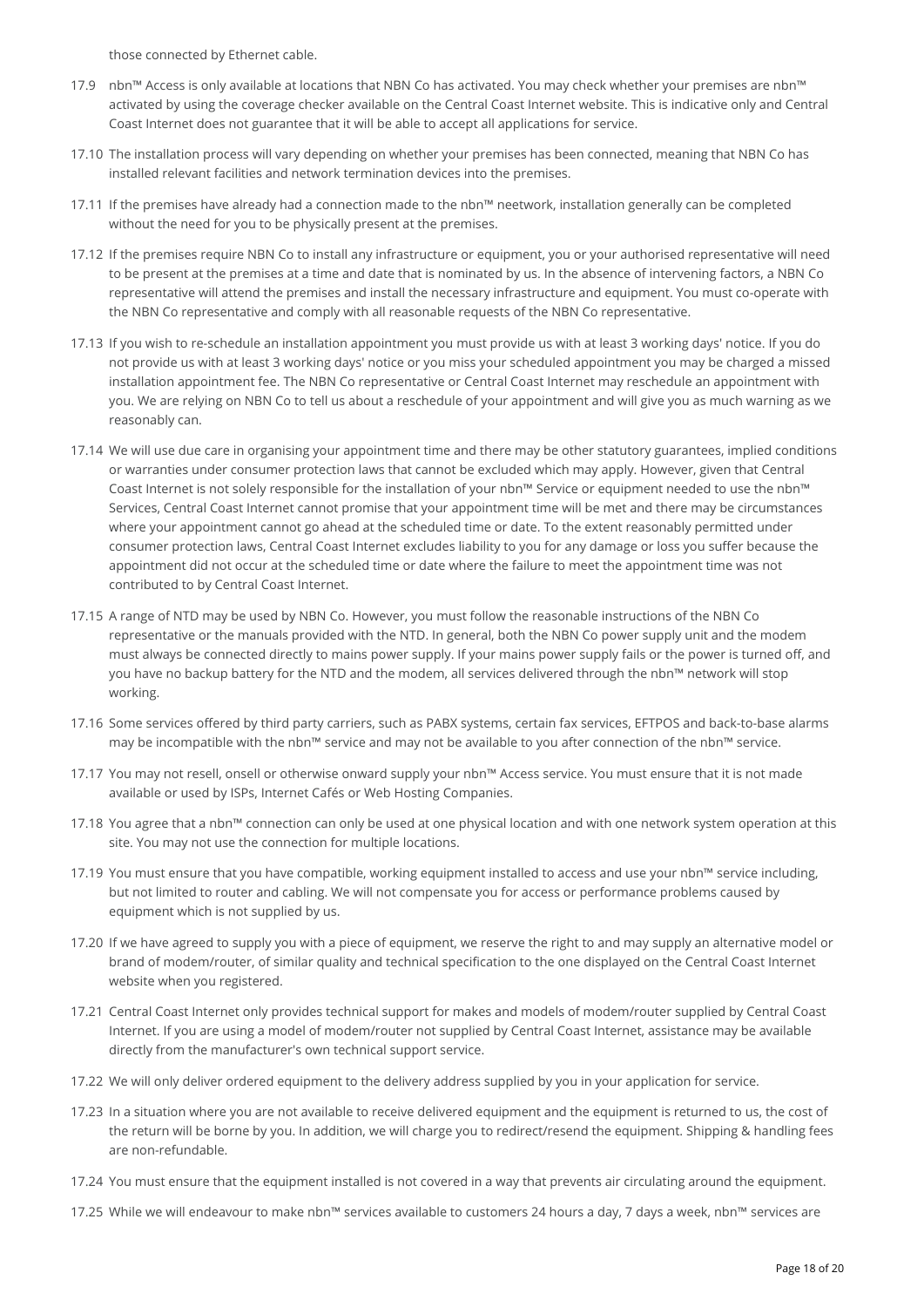not fault free and we cannot guarantee uninterrupted service, or the speed, performance or quality of the service.

- 17.26 There are many factors outside of our control that may affect nbn™ services, such as the performance of third party suppliers and equipment, force majeure events and your hardware and software configuration.
- 17.27 You agree your nbn™ Service is provided to you by us and not NBN Co and you do not have a contract with NBN Co. You agree to report to us – and specifically NOT to NBN Co - any faults or other issues with the nbn™ Service that you are obtaining from us.
- 17.28 If your nbn™ Service is faulty, in most cases you will be required to be at the Premises where the nbn™ Service is installed for the fault to be fixed. If Central Coast Internet requires you to be at the Premises during fault fixing, we or our contractor will contact you to arrange a suitable time.
- 17.29 If you lodge a fault on the nbn™ Service and a technician has attended your Premises, and the fault is found to be within your own equipment, you will be required to pay an Incorrect Call-Out Fee (as specified in the Summary of other charges at the end of this document).
- 17.30 There may be circumstances where Central Coast Internet needs to escalate the fault to NBN Co. If NBN Co determines that the fault is caused by your equipment (for example faulty cabling or router), you will be charged a fee for Incorrect NBN Co Fault Lodged as set out in the Summary of other charges, at the end of this document.
- 17.31 You use the service at your own risk and we take no responsibility for any data downloaded and/or the content stored on your computer. You agree not to make any claim against us, our suppliers, employees, contractors or assignees for any loss, damages or expenses relating to, or arising from, the use of the broadband service and/or our email services.
- 17.32 Definitions in this Service Description

**National Broadband Network** means the network operated by NBN Co which is intended to provide all premises in Australia with access to a broadband Internet service through fixed line, wireless or satellite technologies.

**NBN Co** means NBN Co Limited ABN 86 136 533 741.

**Network Boundary Point** means the point where the NBN Service is provided to, which is:

- in relation to nbn™ Fibre (FTTP), nbn™ HFC, or nbn™ Fixed Wireless the Ethernet port on the network termination device at (a) your Premises;
- (b) in relation to nbn™ FTTB, your side of the main distribution frame, located in the multi-dwelling unit site where your Premises is located; and
- (c) iin relation to nbn™ FTTN, the Telecommunications Outlet, or if present, the Passive NTD.

**NTD** means a network termination device that is a demarcation point between a carrier's network and customer cabling or equipment.

**Required Equipment** includes a modem and any other customer premises equipment that is required to access the Service.

**Telecommunications Outlet** means the first accessible point your Premises at which Required Equipment can be terminated and connected to a copper pair for the transmission of a nbn™ FTTB/FTTN Service.

### **18. Summary of other charges**

\$2.00 Spam filter per @cci.net.au e-mail address

- \$10.00 Failed Payment Fee
- 1.65% transaction fee if paying by Visa or Mastercard. American Express incur a 2.2% transaction fee.
- \$100.00 Change of name or ownership
- \$20.00 Per change of static IP address (on the 31st and each subsequent request)
- \$30.00 Service e-mail address for 6 months after nbn™ service cancellation if you request it